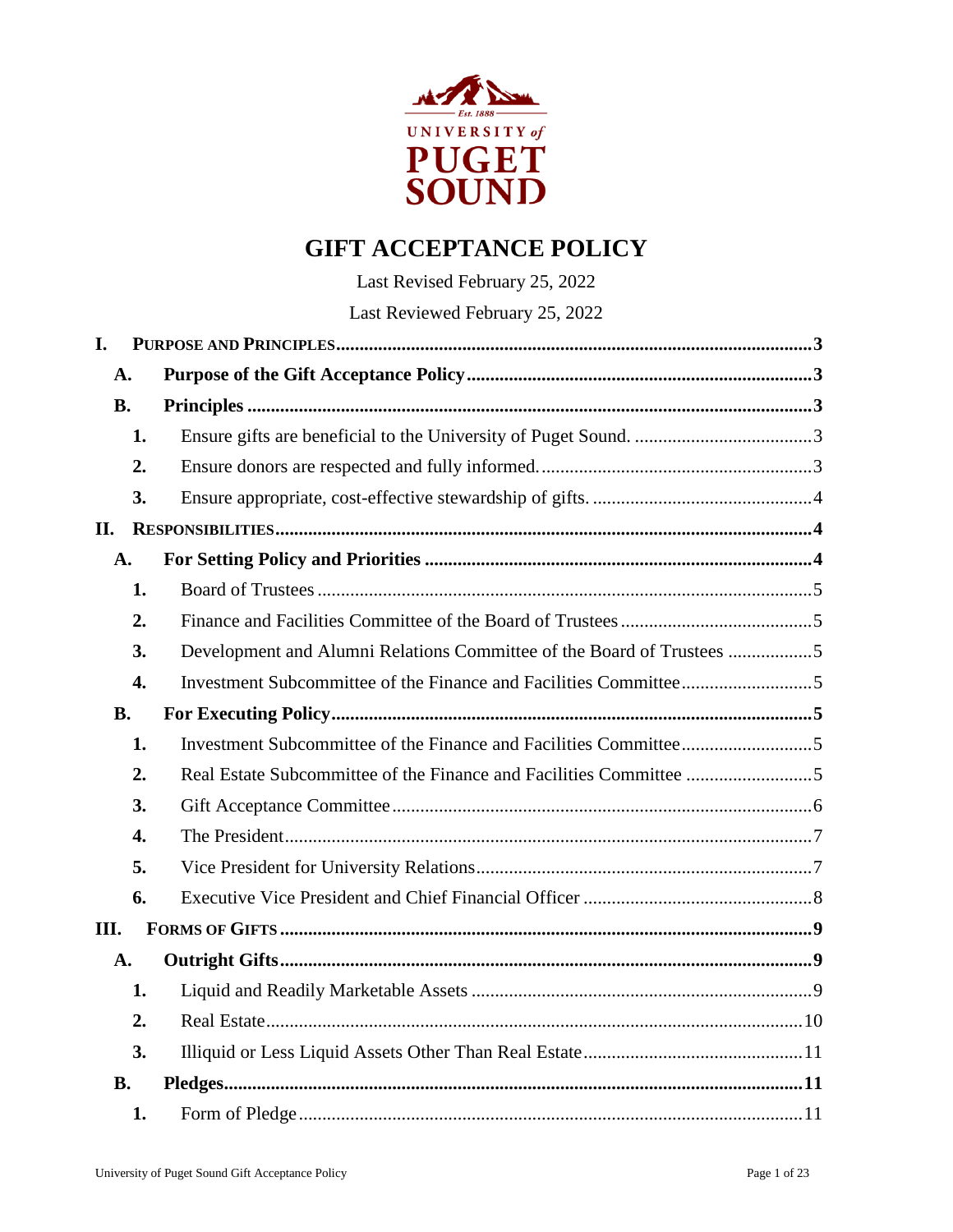| 2.             |                                                                                  |  |
|----------------|----------------------------------------------------------------------------------|--|
| 3.             |                                                                                  |  |
| 4.             |                                                                                  |  |
| C.             |                                                                                  |  |
| 1.             |                                                                                  |  |
| 2.             |                                                                                  |  |
| 3.             |                                                                                  |  |
| 4.             |                                                                                  |  |
| 5.             |                                                                                  |  |
| IV.            |                                                                                  |  |
| V.             |                                                                                  |  |
| A.             |                                                                                  |  |
| 1.             |                                                                                  |  |
| 2.             |                                                                                  |  |
| 3.             |                                                                                  |  |
| 4.             |                                                                                  |  |
| <b>B.</b>      |                                                                                  |  |
| 1.             |                                                                                  |  |
| 2.             |                                                                                  |  |
| 3.             | Spending Distributions from Endowment Funds Below Minimums18                     |  |
| 4.             | Spending Distributions when Donors are Providing Interim Annual Support 18       |  |
| 5.             |                                                                                  |  |
| 6.             |                                                                                  |  |
| $\mathbf{C}$ . |                                                                                  |  |
| 1.             |                                                                                  |  |
| 2.             |                                                                                  |  |
| 3.             | In Honor of Long-serving Members of the Faculty, Staff, or Board of Trustees  19 |  |
| 4.             |                                                                                  |  |
| 5.             |                                                                                  |  |
| 6.             |                                                                                  |  |
| VI.            |                                                                                  |  |
| VII.           |                                                                                  |  |
| VIII.          | APPENDIX B: MATRIX OF APPROVALS REQUIRED BASED ON FORM OF GIFT AND TYPES         |  |
| IX.            | APPENDIX C: MATRIX OF APPROVALS REQUIRED BASED ON FORM OF GIFT AND TYPE OF       |  |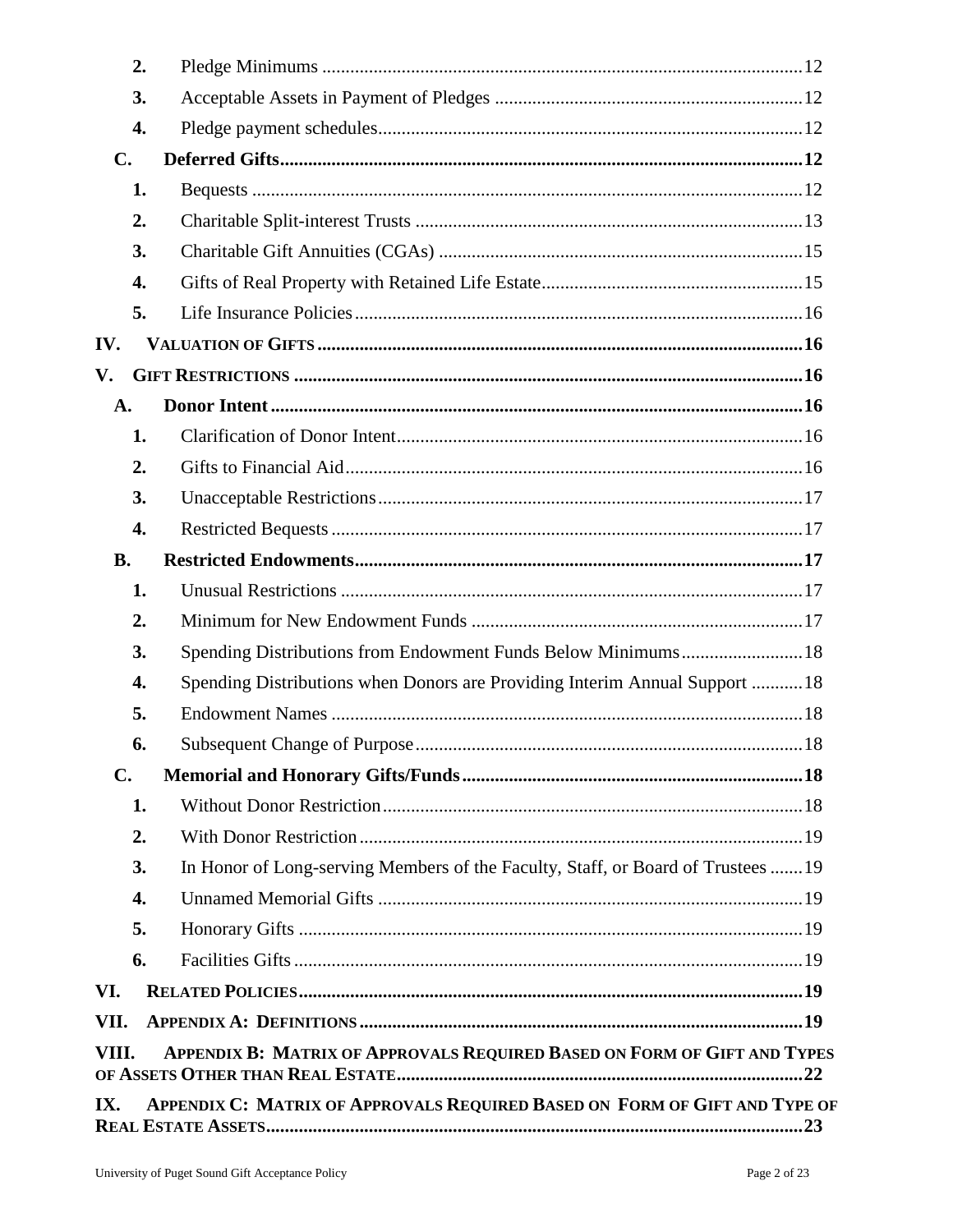## <span id="page-2-0"></span>**I. PURPOSE AND PRINCIPLES**

## <span id="page-2-1"></span>**A.** *Purpose of the Gift Acceptance Policy*

The University of Puget Sound ("university" or "Puget Sound") has achieved its current distinction thanks in significant part to the gifts of alumni, parents, foundations, corporations, and other contributors in support of its educational mission. This document defines the policies adopted by the university's board of trustees to ensure that such gifts are appropriately solicited, accepted, used, and stewarded. Its purpose is to protect the interests of Puget Sound and its supporters by clarifying the types of gifts that are and are not acceptable to the university and the conditions under which gifts may be solicited and accepted.

## <span id="page-2-2"></span>**B.** *Principles*

Puget Sound's fund-raising activities are guided by the following principles:

#### <span id="page-2-3"></span>**1. ENSURE GIFTS ARE BENEFICIAL TO THE UNIVERSITY.**

Gifts solicited and accepted by the university should be:

- a. **Authorized:** All fund-raising efforts conducted in the name of University of Puget Sound shall have the approval of the president and trustees of the university. Responsibility for executing fund-raising strategies is usually delegated to the vice president for university relations, within the provisions of approved gift acceptance policies.
- b. **Related to mission:** Puget Sound staff and volunteers shall solicit and accept gifts in support of Puget Sound's educational mission.
- c. **Providing benefit:** Puget Sound shall not seek or accept gifts that provide insufficient financial benefit to the university, that might reasonably harm the reputation or assets of the university, that violate university policies, or that are prohibited by law.
- d. **Given with minimal restrictions and alternate uses:** The most useful gifts are those with fewest restrictions. When working with donors on a gift agreement, solicitors should strongly encourage the use of preferences, rather than restrictions, to ensure flexibility to the university in the future, and should strive in every instance to include an "alternative use" clause that will provide the university with further flexibility.
- e. **Given without compromising the university's independence of operations:** Although the university may wish to consult with donors in the administration of some gifts, Puget Sound will not accept gifts that compromise academic freedom or the institution's authority over admissions, faculty appointments, teaching, research, investment policies, or its other activities. Gifts which may not meet this criterion are expected to be reviewed by the gift acceptance committee before any commitment is made to a prospective donor.
- f. **Given with commitment to fulfill**: Generally, pledges to give (other than annual fund pledges) must be documented in writing with wording that makes it clear that the pledge commitment is binding and payable within five or fewer years.

#### <span id="page-2-4"></span>**2. ENSURE DONORS ARE RESPECTED AND FULLY INFORMED.**

Donors are to be respected and fully informed by:

a. **Consistent adherence to ethical standards:** Puget Sound makes every effort to ensure that gifts to the university are in the best interests of the donor as well as the university. Representatives of Puget Sound are expected to comply with Puget Sound policies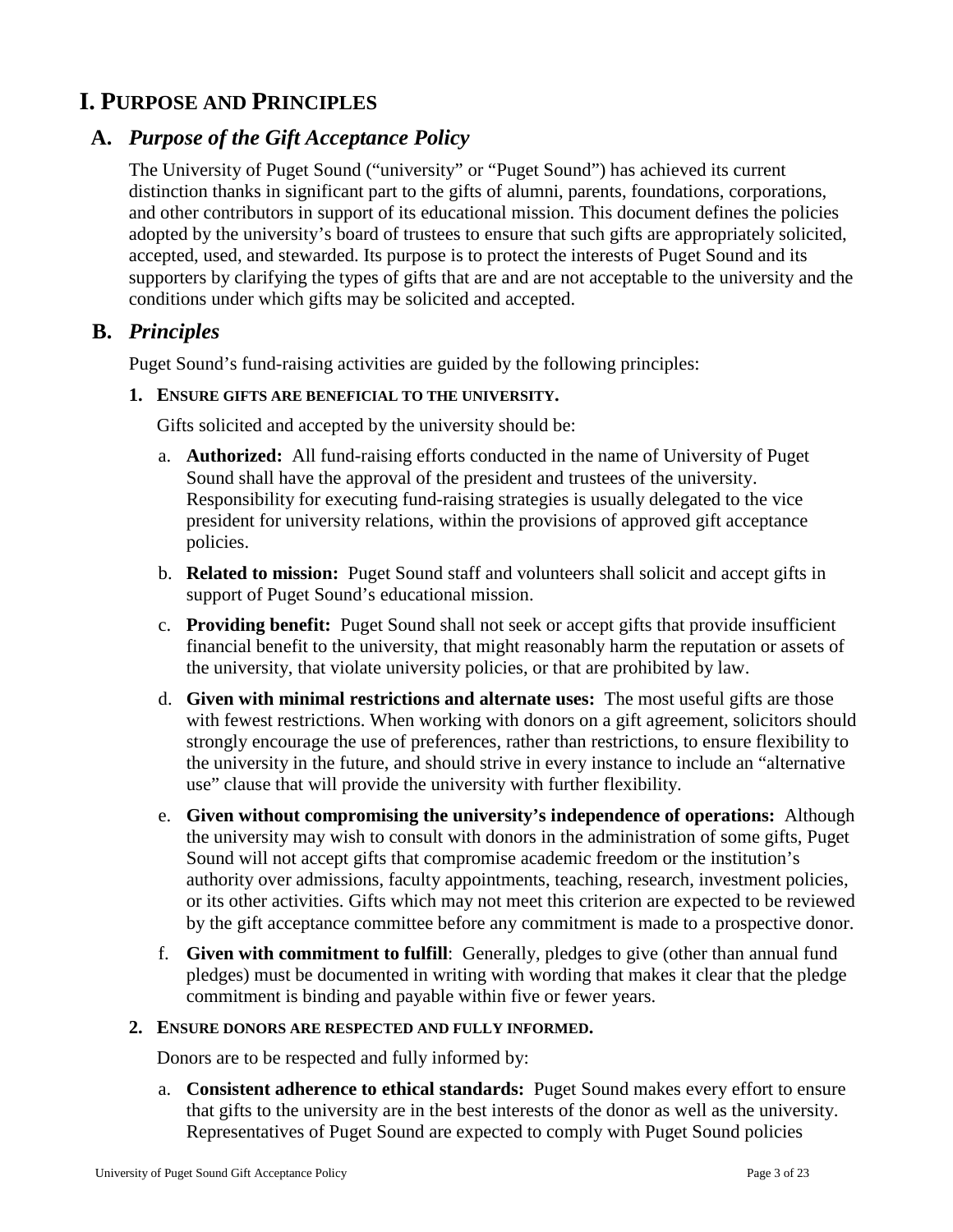including but not necessarily limited to this policy, Puget Sound's Code of Conduct, and the Conflict of Interest Policy. Representatives of Puget Sound are also expected to abide by relevant laws and appropriate ethical codes and donor bills of rights developed by relevant professional organizations such as the Council for Advancement and Support of Education (CASE), the Association of Fundraising Professionals (AFP), the Association of Professional Researchers for Advancement (APRA), the Partnership for Philanthropic Planning (PPP), and others. Although university staff and volunteers may provide assistance and advice about gifts to prospective donors, they should always communicate clearly that ultimate responsibility regarding appraisals, tax implications, and legal and estate planning issues belongs to the donor.

- b. **Clear communications regarding use:** Donors should be clearly informed about the intended use of their gifts. Puget Sound staff and volunteers will represent the expected use and impact of proposed gifts accurately, while striving to maintain flexibility in the university's commitment to donors so that assets can be used effectively by Puget Sound over time.
- c. **Full disclosure regarding life income agreements:** Prospective donors of life income agreements will be provided, in advance, with essential disclosure statements and information about the university's investment practices and performance. Puget Sound will also encourage donors to consult with their spouse/partner and their financial advisor and will make it clear that they represent the university and its interests and that they are not offering tax or investment advice.
- d. **Written documentation of donor preferences:** Donors may occasionally make gifts or pledges to Puget Sound while reserving the right to identify their preference for the purpose or use of the gift at a later time. Development staff will work closely with donors to ensure that donor preferences or restrictions are secured in writing within a reasonable period of time, ideally before the end of the current fiscal year.
- e. **Notification of university compliance with IRS regulations**: Donors shall be informed that Puget Sound accepts and processes gifts in accordance with IRS regulations.

## <span id="page-3-0"></span>**3. ENSURE APPROPRIATE, COST-EFFECTIVE STEWARDSHIP OF GIFTS.**

- a. **Prudent fiduciary management of gifts:** The university shall exercise its fiduciary duties in processing, administering, managing and liquidating gifts. Where possible, the standard of the prudent investor will be applied for deferred gifts and those not subject to immediate liquidation.
- b. **Asset management plans for illiquid assets:** Prior to acceptance of any illiquid asset, such as real estate, the university shall create an asset management plan that identifies the best strategy for maintaining, marketing, and liquidating the asset. The asset management plan will be reviewed annually and updated as needed. The executive vice president and chief financial officer (or their designated financial officer) is responsible for reporting annually to the investment subcommittee or, for real estate, to the real estate subcommittee, on the status of all asset management plans.
- c. **Consideration of donor interest in the impact of gifts:** The Office of University Relations shall honor donor generosity by periodically updating donors on the impact of gifts, where appropriate.

## <span id="page-3-1"></span>**II. RESPONSIBILITIES**

# <span id="page-3-2"></span>**A.** *For Setting Policy and Priorities*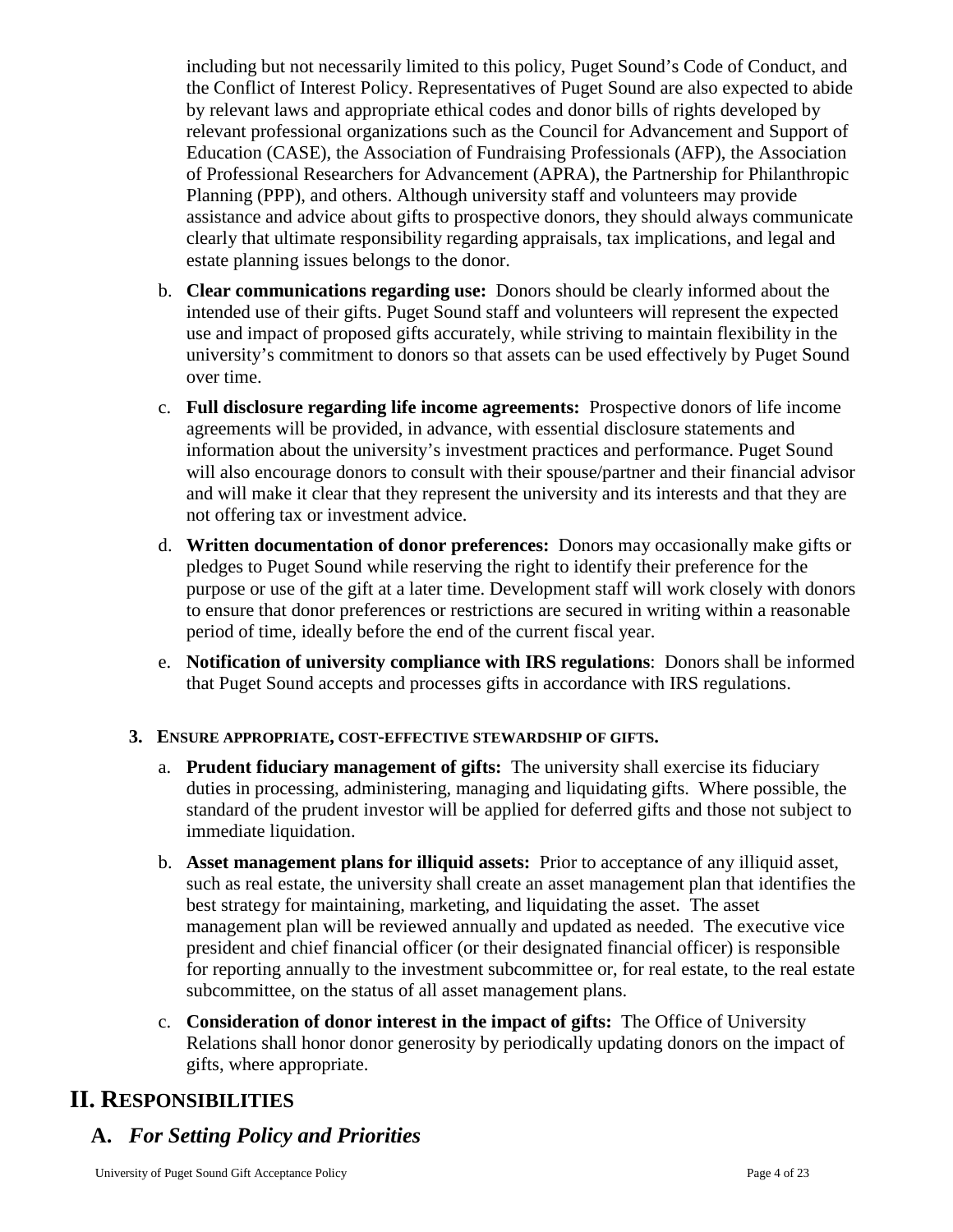#### <span id="page-4-0"></span>**1. BOARD OF TRUSTEES**

The university's fund-raising priorities are established by the president and by the board of trustees, in consultation with the senior staff of Puget Sound.

#### <span id="page-4-1"></span>**2. FINANCE AND FACILITIES COMMITTEE OF THE BOARD OF TRUSTEES**

- a. **Annual review**: The finance and facilities committee of the board of trustees is responsible for reviewing this Gift Acceptance Policy periodically (typically on an annual basis) and acting upon recommendations brought forward by staff or other board committees.
- b. **Effective implementation**: The finance and facilities committee ensures that appropriate policies governing gift acceptance are in place and that these policies are being effectively implemented through the gift acceptance committee, investment subcommittee, and/or real estate subcommittee. The finance and facilities committee understands its fiduciary responsibility to use appropriate care and prudence in establishing and adhering to this Gift Acceptance Policy.
- c. **Reporting on recommendations not accepted**: The finance and facilities committee will report to the full board of trustees if the committee does not accept a change recommended by the development and alumni relations committee.

#### <span id="page-4-2"></span>**3. DEVELOPMENT AND ALUMNI RELATIONS COMMITTEE OF THE BOARD OF TRUSTEES**

The development and alumni relations committee of the board of trustees is responsible for reviewing this Gift Acceptance Policy annually and recommending changes to the finance and facilities committee.

#### <span id="page-4-3"></span>**4. INVESTMENT SUBCOMMITTEE OF THE FINANCE AND FACILITIES COMMITTEE**

The finance and facilities committee may choose to delegate review of this Gift Acceptance Policy to its investment subcommittee. The investment subcommittee is responsible for reviewing the Annual Report on Deferred Giving Arrangements, Non-Pooled Endowments, and Other Contributed Assets, which identifies deferred, illiquid, or other contributed assets held.

## <span id="page-4-5"></span><span id="page-4-4"></span>**B.** *For Executing Policy*

## **1. INVESTMENT SUBCOMMITTEE OF THE FINANCE AND FACILITIES COMMITTEE**

a. The investment subcommittee will evaluate the suitability of any gifts of operating businesses (other than commercial real estate), such as professional practices or closely held businesses; any gifts of real estate recommended by the real estate subcommittee to be held for investment; and any gifted assets recommended to be held for investment by the Gift Acceptance Committee in response to a donor's proposed preference that the university hold the gifted asset for a period of time.

#### <span id="page-4-6"></span>**2. REAL ESTATE SUBCOMMITTEE OF THE FINANCE AND FACILITIES COMMITTEE**

- a. **Large or complex real estate gifts:** The real estate subcommittee of the finance and facilities committee oversees and evaluates potential gifts of real estate that may expose the university to a higher than normal element of risk related to liability, liquidity, tax, effective investment management, or reputation. All real estate gifts with an estimated value of \$5,000,000 or more shall be evaluated by this committee prior to acceptance.
- b. **Evaluation of real estate to be held for investment:** The real estate subcommittee is also responsible for evaluating the asset management plan for any gifts of real estate that the gift acceptance committee recommends as potential investments for the university's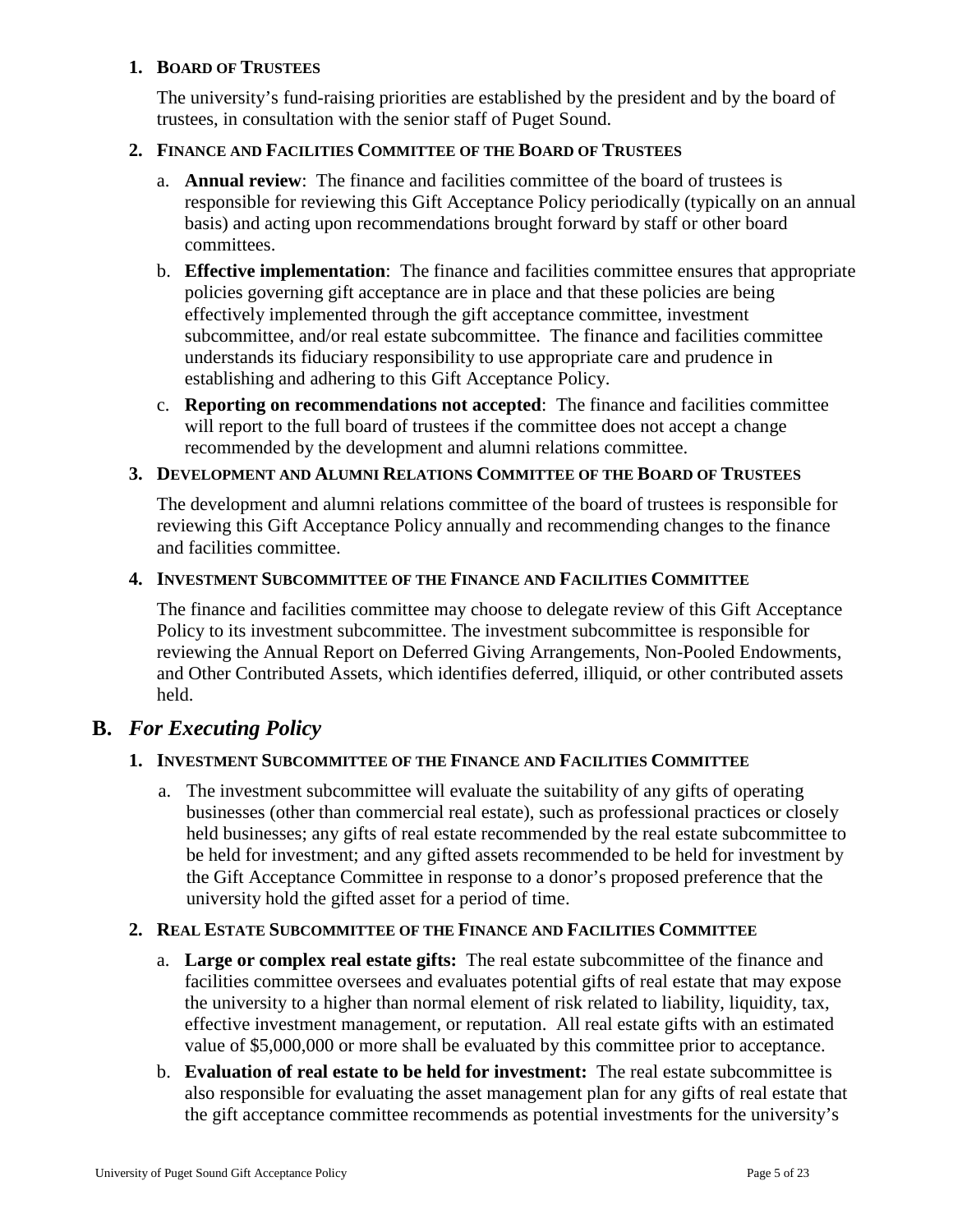endowment, typically its non-pooled endowment, and for submitting to the investment subcommittee any investment recommendation regarding real estate gifts.

- c. **Responsiveness:** The real estate subcommittee is intended to be structured to respond quickly to requests from the gift acceptance committee for review of proposed gifts of real estate.
- d. **Outside consultants:** The real estate subcommittee will consider the advice of outside consultants where appropriate.

#### <span id="page-5-0"></span>**3. GIFT ACCEPTANCE COMMITTEE**

The gift acceptance committee is designed to facilitate the acceptance of a broad range of gifts, while ensuring that gifts conform to this Gift Acceptance Policy. The gift acceptance committee is charged with evaluating all gifts that are funded with assets other than cash or liquid marketable securities that have restrictions that are not aligned with institutional priorities, that may not provide sufficient financial benefit to the university, or that may place its reputation at risk. Deferred gifts, other than gift annuities funded with liquid assets and trusts meeting the requirements described in Section III.C.3 and funded with liquid assets, shall be reviewed by the gift acceptance committee.

- a. **Responsibilities:** The gift acceptance committee is tasked with the following responsibilities:
	- i. Developing strategies for maximizing the benefit of the gift to the university and to the donor;
	- ii. Evaluating and minimizing the risks of accepting a gift, particularly of real estate and operating businesses;
	- iii. Determining whether bequests, other than cash and liquid marketable securities without unusual restrictions, should be accepted;
	- iv. Determining the suitability of the structure for the gift (e.g. outright, retained life estate, charitable remainder trust, gift annuity, bargain sale transaction);
	- v. Determining the advisability of accepting gifts with unusual restrictions, including a preference for the university to hold a gifted asset for a period of time;
	- vi. Ensuring that the liquidity of the asset proposed aligns with the intended use of the gift;
	- vii. Evaluating the asset management plan for illiquid assets and determining whether the proposed gift is a potential investment for the university;
	- viii. Engaging the real estate subcommittee for any gift of real estate that
		- is estimated at more than \$5 million;
		- is considered a potential investment for the endowment;
		- involves a limited partnership interest or other indirect ownership interest in real estate;
		- may be held for some period due to unfavorable market conditions, a minority interest, illiquidity, or other reasons;
		- requires a complex structure for acceptance;
		- is encumbered by a mortgage that may present UBTI or other taxation issues for the university;
		- has reputational or public relations implications for the university such as historic properties, qualified conservation properties, environmentally sensitive properties supporting wildlife habitat, or properties perceived to have benefit to the general public; or
		- has other risks associated with it that the gift acceptance committee considers significant.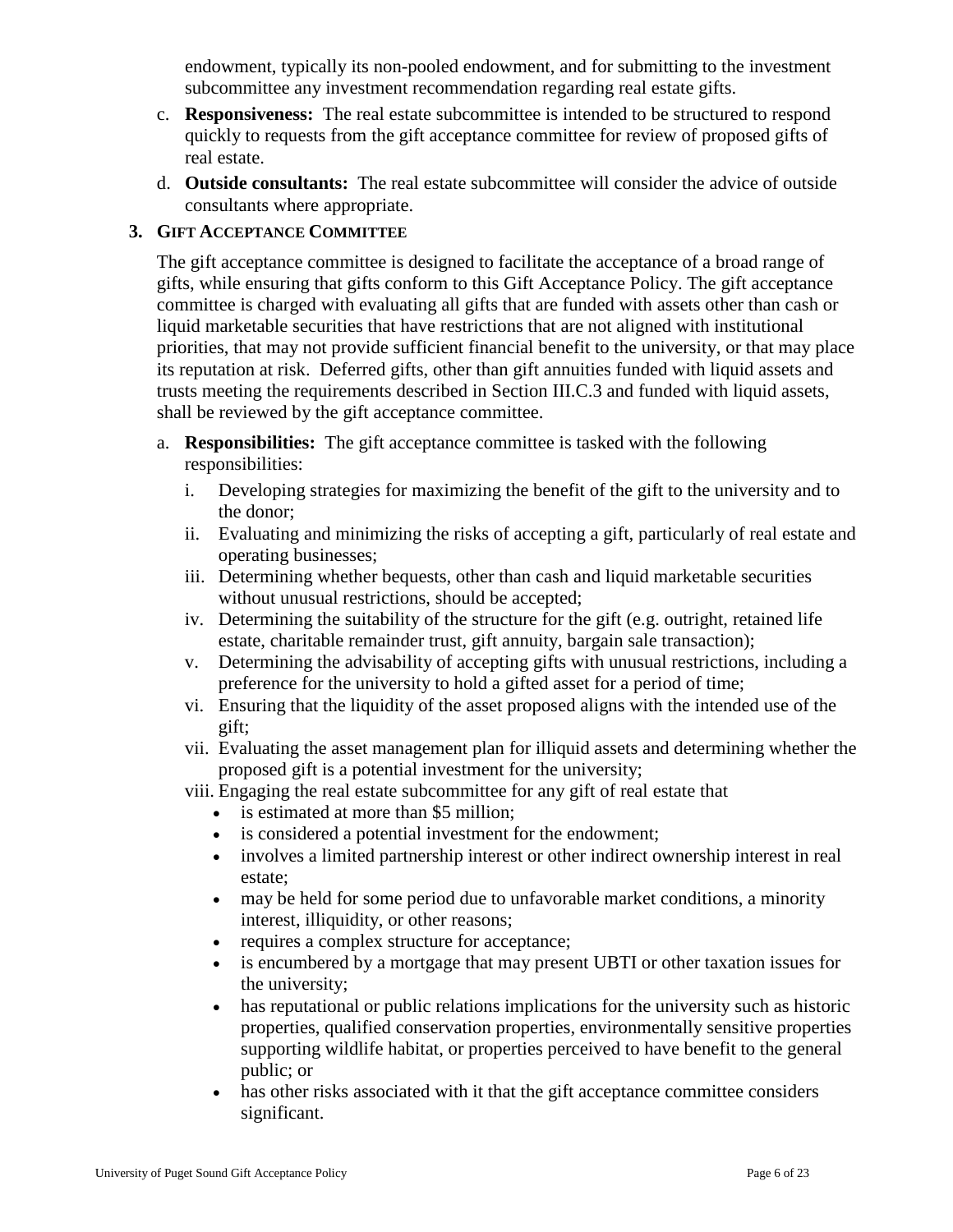- ix. Engaging the investment subcommittee for any gift of an operating business (other than commercial real estate) and for any gift the real estate subcommittee recommends for investment;
- x. Consulting with the board of trustees, prior to acceptance, should a particular gift be of a sufficient magnitude or complexity or when the relationship with the donor is particularly sensitive;
- xi. Recommending changes to this Gift Acceptance Policy to the investment subcommittee of the board of trustees.
- b. **Members**: The gift acceptance committee shall consist of the following members:
	- President
	- Vice President for University Relations
	- Executive Vice President and Chief Financial Officer
	- University gift officer as appointed by the Vice President for University Relations
	- University financial officer as appointed by the Executive Vice President and Chief Financial Officer
	- When considering real estate gifts estimated at more than \$1,000,000 and less than \$5,000,000, an ad hoc representative of the real estate subcommittee who shall also be a member of the Board of Trustees
- c. **Quorum:** A quorum shall consist of a simple majority of members, at least one of whom shall be a financial officer and at least one representative of university relations.
- d. **Administration:** The gift acceptance committee shall be administered by the office of university relations.
- e. **Consultation**: The gift acceptance committee shall seek and consider the advice of legal counsel, or other consultants and subject matter experts in matters relating to acceptance of gifts when appropriate. Review by counsel is recommended for:
	- Transfers of closely held stock and other ownership interests that are subject to restrictions or buy-sell agreements;
	- Documents naming the University of Puget Sound as Trustee;
	- Gifts involving contracts, such as bargain sales or other documents requiring the university to assume an obligation;
	- Transactions with potential conflict of interest that may invoke IRS sanctions;
	- Other instances in which use of counsel is deemed appropriate by the gift acceptance committee.

## <span id="page-6-0"></span>**4. THE PRESIDENT**

As the principal executive officer of the university, the president is responsible for ensuring compliance with the Gift Acceptance Policy. Under this authority, the president has delegated to the Office of University Relations staff the acceptance of liquid assets funding outright gifts, gift annuities, or trusts, and having no restrictions or having only restrictions clearly supporting the university's mission and strategic plan. All other assets and gifts shall be reviewed by the gift acceptance committee.

The president has delegated the management, ongoing administration, and liquidation of illiquid assets and of deferred gifts to the executive vice president and chief financial officer in consultation with the vice president for university relations and in conformity with approved asset management plans. The president has delegated the above responsibilities subject to a right of review.

## <span id="page-6-1"></span>**5. VICE PRESIDENT FOR UNIVERSITY RELATIONS**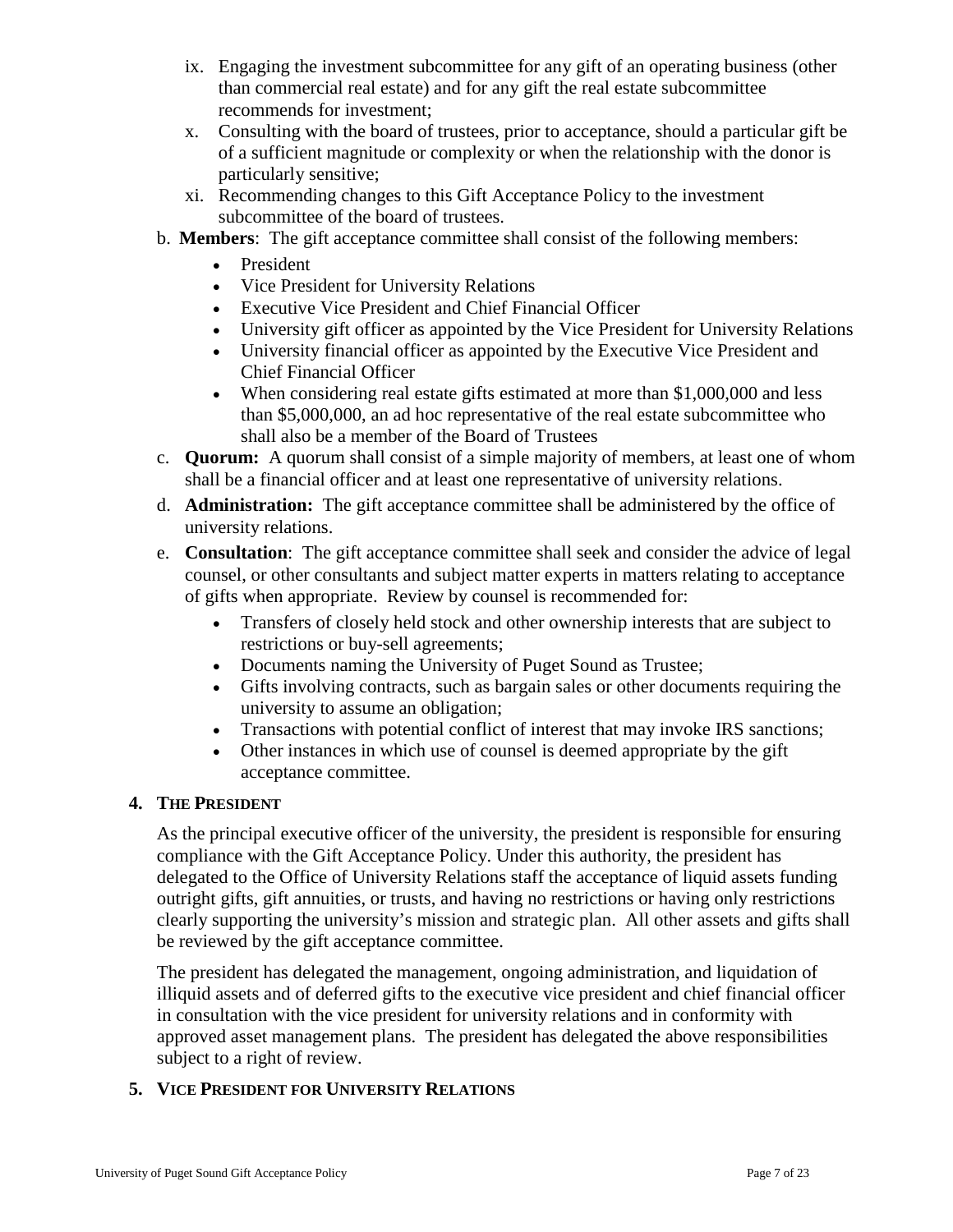- a. **Fund-raising plans**. The vice president for university relations bears primary responsibility for developing fund-raising plans and for translating fund-raising priorities into specific gift opportunities, though these activities are conducted in the context of broad consultation with the president, Puget Sound's senior staff, the executive vice president and chief financial officer, the gift acceptance committee, members of the university relations staff, and the real estate subcommittee, the investment subcommittee, and the development and alumni relations committee of the board of trustees.
- b. **Gift Solicitation**. University relations (OUR) staff are responsible for:
	- i. Identifying, cultivating, and soliciting donors whether they are individuals or organizations;
	- ii. Properly acknowledging all the university's benefactors and building and maintaining strong relationships with them;
	- iii. Explaining the benefits and limitations of various gift opportunities available to donors including outright gifts, deferred (split interest) arrangements, estate gifts and other gift vehicles;
	- iv. Ensuring that the use restrictions and structures of gifts are in accordance with the University of Puget Sound's policies and applicable laws and are properly documented;
	- v. Gathering data from donors and providing analysis of offered assets to allow the university to make an informed recommendation regarding the acceptability of any proposed gift;
	- vi. Accepting approved forms of liquid assets that are funding outright gifts that do not require gift acceptance committee approval;
	- vii. Providing the executive vice president and chief financial officer with completed trust, gift annuity and estate-related documents for execution.
- c. **Acceptance of gift annuities and bequests**: The vice president for university relations (or their designee), in consultation with the executive vice president and chief financial officer (or their designated financial officer) as needed, is authorized to accept gift annuities and bequests that do not require gift acceptance committee approval.
- d. **Administration of the gift acceptance committee:** OUR staff are responsible for administration of the gift acceptance committee.
- e. **Unusual restrictions:** When prospective donors propose restricted major gifts not covered by the university's fund-raising priorities or that do not clearly replace expenditures already being made from the university's funds without donor restriction, development officers or volunteer solicitors must seek the advice of the vice president for university relations, who will consult with the gift acceptance committee to determine whether or not a proposed gift is acceptable before authorizing acceptance of the gift.
- f. **Charitable Gift Annuity agreements:** A university gift officer, as appointed by the vice president for university relations, will work with legal counsel and the appropriate state authorities to ensure that the university's gift annuity contracts are written in compliance with applicable state law.

## <span id="page-7-0"></span>**6. EXECUTIVE VICE PRESIDENT AND CHIEF FINANCIAL OFFICER**

- a. **Execution of documents.** The executive vice president and chief financial officer, or their designated financial officer, is authorized to sign trust, gift annuity, and receipt and other estate closure documents on behalf of the university.
- b. **Administration and liquidation.** The executive vice president and chief financial officer is delegated the responsibility of managing and liquidating illiquid gifts, as well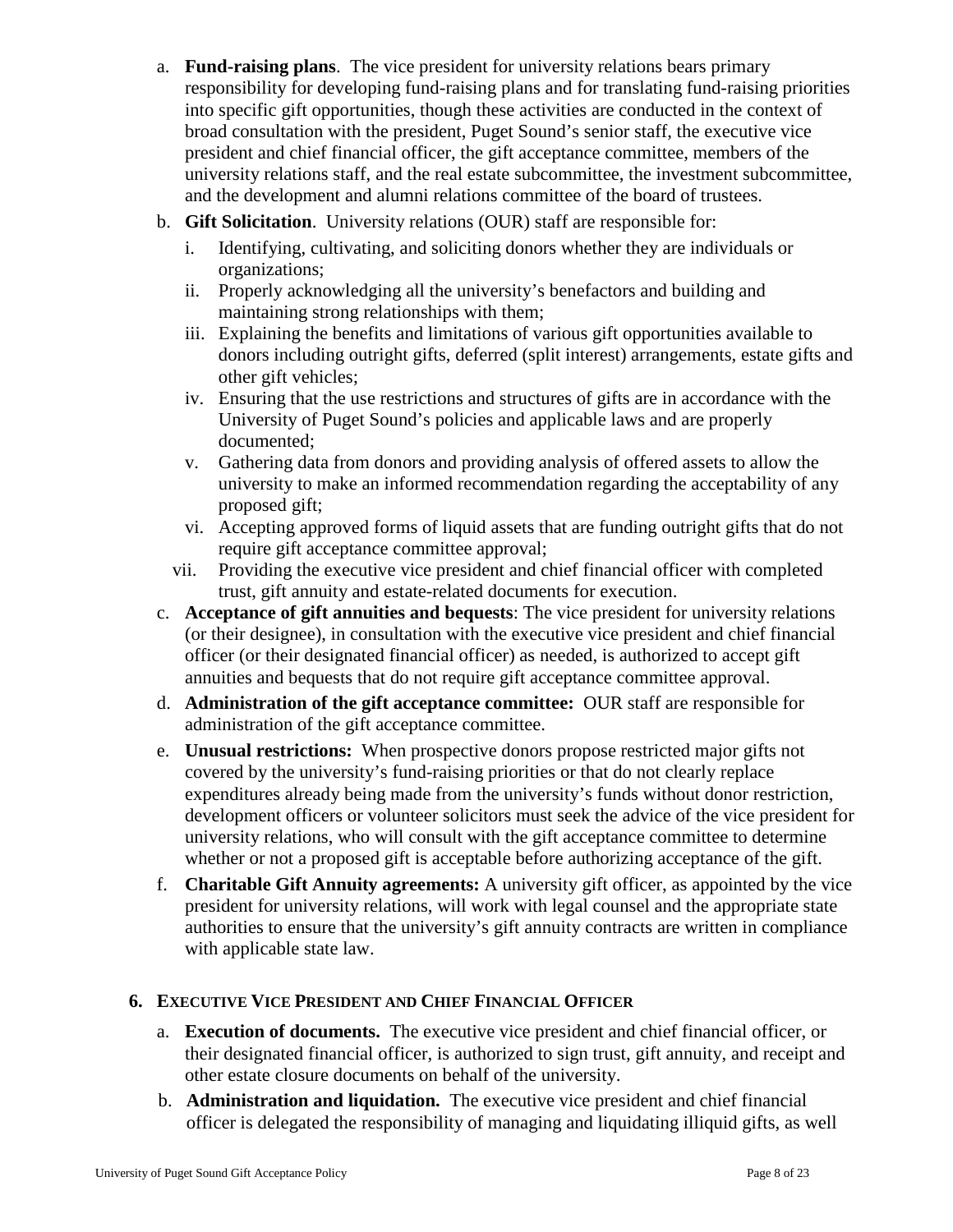as administering and ultimately liquidating deferred gifts to the University of Puget Sound, and may delegate certain functions to designated financial officers. In exercising these responsibilities, the executive vice president and chief financial officer will ensure compliance with the university's policies. The administration, management, and disposition of the asset shall conform to the asset management plan.

- c. **Initial Due Diligence**. The executive vice president and chief financial officer, with assistance from staff, is responsible for reviewing any information provided by university relations staff and supplementing any recommendation with appropriate due diligence procedures to the extent necessary to provide the gift acceptance committee, investment subcommittee, and/or the real estate subcommittee with adequate information to make an informed decision. Such due diligence may include, but is not necessarily limited to, environmental assessments, marketability studies, cost and risk assessment, and legal and ethical considerations. The executive vice president and chief financial officer shall consult with the vice president and university counsel and/or external legal counsel as needed. For gifts, such as real estate, that might be held for some period by the university, either as an investment or because liquidation cannot take place immediately, an asset management plan shall be presented to the gift acceptance committee, investment subcommittee and/or real estate subcommittee as part of the initial due diligence.
- d. **Ongoing due diligence and reporting**. The executive vice president and chief financial officer, with assistance from staff, shall evaluate the effectiveness of asset management plans and recommended amendments to the committee or subcommittee that originally approved the gift. The executive vice president and chief financial officer, or their delegate, shall provide the investment subcommittee and real estate subcommittee with ongoing information regarding assets held.
- e. **Grants.** Puget Sound frequently responds to grant initiatives proposed by various charitable foundations and encourages faculty and, when appropriate, staff members to seek grants from corporations, foundations, and government granting agencies. Because such grants often incur an obligation on the part of the university to match or supplement grant expenditures or to sustain initiatives seeded by grants, such proposals must have the support of the provost or applicable vice president and must receive the written approval of the executive vice president and chief financial officer prior to submission. The application and approval process for both private and public source grants is detailed in the Grant Proposal Approval Policy maintained in the Office of Corporate and Foundation Relations.

## <span id="page-8-0"></span>**III. FORMS OF GIFTS**

Many types of assets may be donated to the university, but gifts take one of three general forms: outright gifts, pledges, or deferred gifts. Conditions for acceptance of assets vary according to the form of the gift and are described below.

## <span id="page-8-2"></span><span id="page-8-1"></span>**A.** *Outright Gifts*

## **1. LIQUID AND READILY MARKETABLE ASSETS**

- a. The following assets are acceptable as outright gifts by OUR staff without minimum thresholds if in US dollars:
	- i. Cash, checks, electronic transfers, credit card gifts, and payroll deductions;
	- ii. Common stock, mutual funds, bonds or other securities that can be readily converted to cash;
	- iii. Paid-up life insurance policies, eligible for immediate liquidation.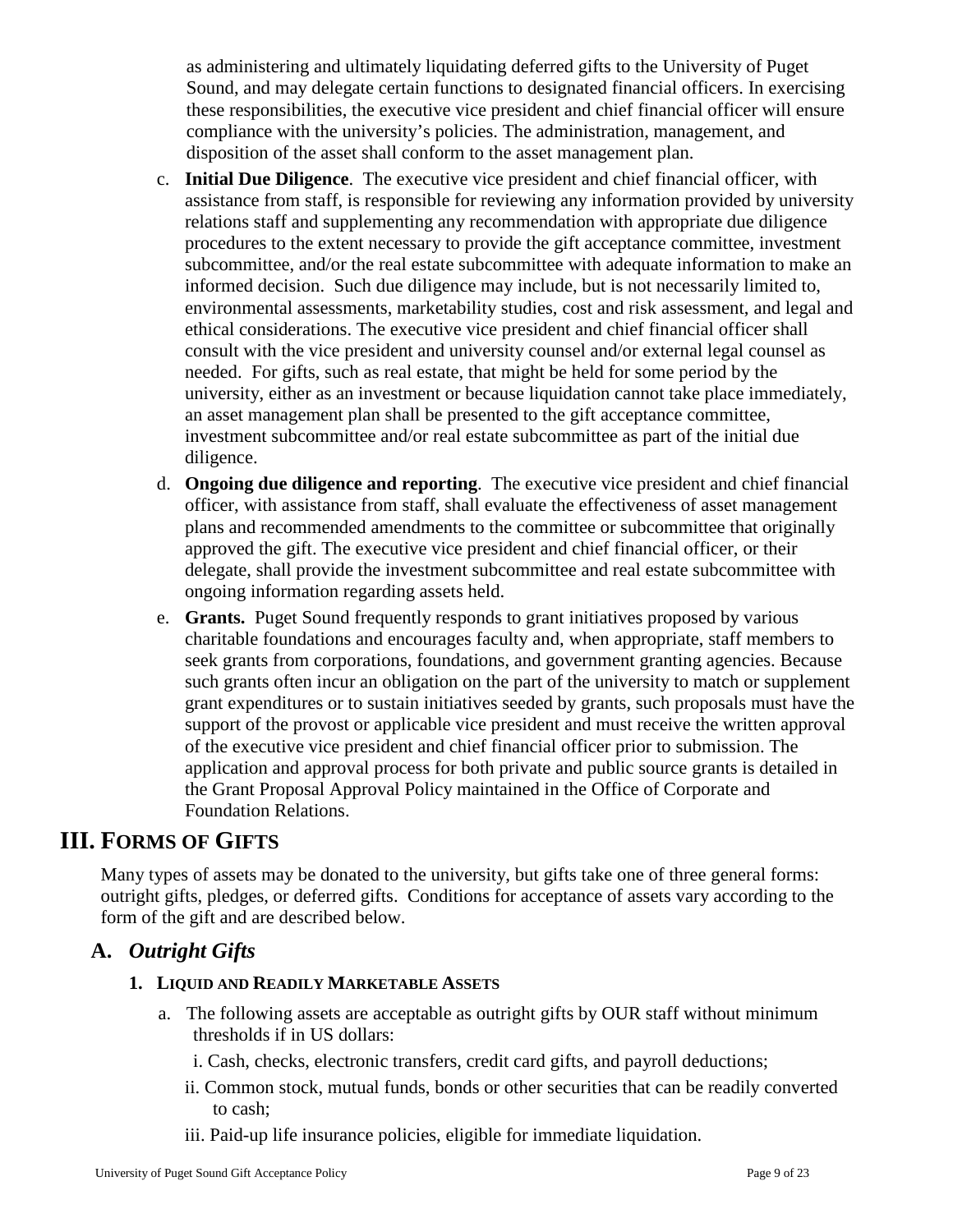b. The gift acceptance committee will evaluate other liquid and readily marketable assets, including foreign currency and cryptocurrency, considering costs, benefits, and risks, and may establish minimum thresholds.

## <span id="page-9-0"></span>**2. REAL ESTATE**

Acceptance of a wide range of gifts of real estate supports the university's mission and strategic plan by:

- Enabling donors to make larger gifts than they may have envisioned by providing them with potential tax benefits, particularly relief from tax on substantial capital gains;
- Providing donors with a tax-effective means of monetizing real estate, through the use of deferred gift vehicles;
- Providing donors with a means of monetizing real estate when real estate markets are relatively illiquid;
- Providing the university with an alternative method of acquiring strategic real estate that supports the goals of the university's campus master plan;
- Providing the university with a potentially attractive investment for the endowment fund, typically within the non-pooled endowment.

The university recognizes that gifts of real estate involve risks greater than those associated with gifts of more liquid assets. Risks associated with the acceptance of real estate include:

- *Illiquidity risk*. Real estate is not a liquid asset. The ability to market and sell a real estate asset is impacted by market conditions and property-specific characteristics.
- *Liability risk*. Environmental liability, nuisance risks or other liabilities exist that are specific to real estate.
- *Management & Operational risk.* Real estate involves ongoing management and may require capital and the ability to hold through periods of negative cash flows in order to maximize returns.
- *Reputational risk*. Tenant profiles, local neighborhood issues and development trends may impact the reputation of the university.
- *Donor Satisfaction*. The nature and complexity of real estate may lead to donor dissatisfaction regarding transfer execution, asset management, and subsequent disposition*.*

Real estate includes improved and unimproved land, residences, condominiums, apartment buildings, rental property, commercial property, farms, and timberland, whether held outright or through a partnership or corporate structure and whether a full or undivided interest.

- a. All prospective gifts of real estate shall be reviewed by the appropriate committee to ensure the gift meets donor and university objectives.
- b. The university will consider for acceptance outright gifts of real estate with a value in excess of \$150,000.
- c. Outright gifts of real estate will be accepted only after approval of the gift acceptance committee or the real estate subcommittee, and by the investment subcommittee if to be held for investment, as defined in Responsibilities (Section II).
- d. The university retains the right to sell all gifts of real estate unless it is determined the real estate has strategic value to university or is suitable to hold for investment.
- e. Prior to the acceptance of a gift of real estate the gift acceptance committee or its designees shall complete due diligence to include, at a minimum: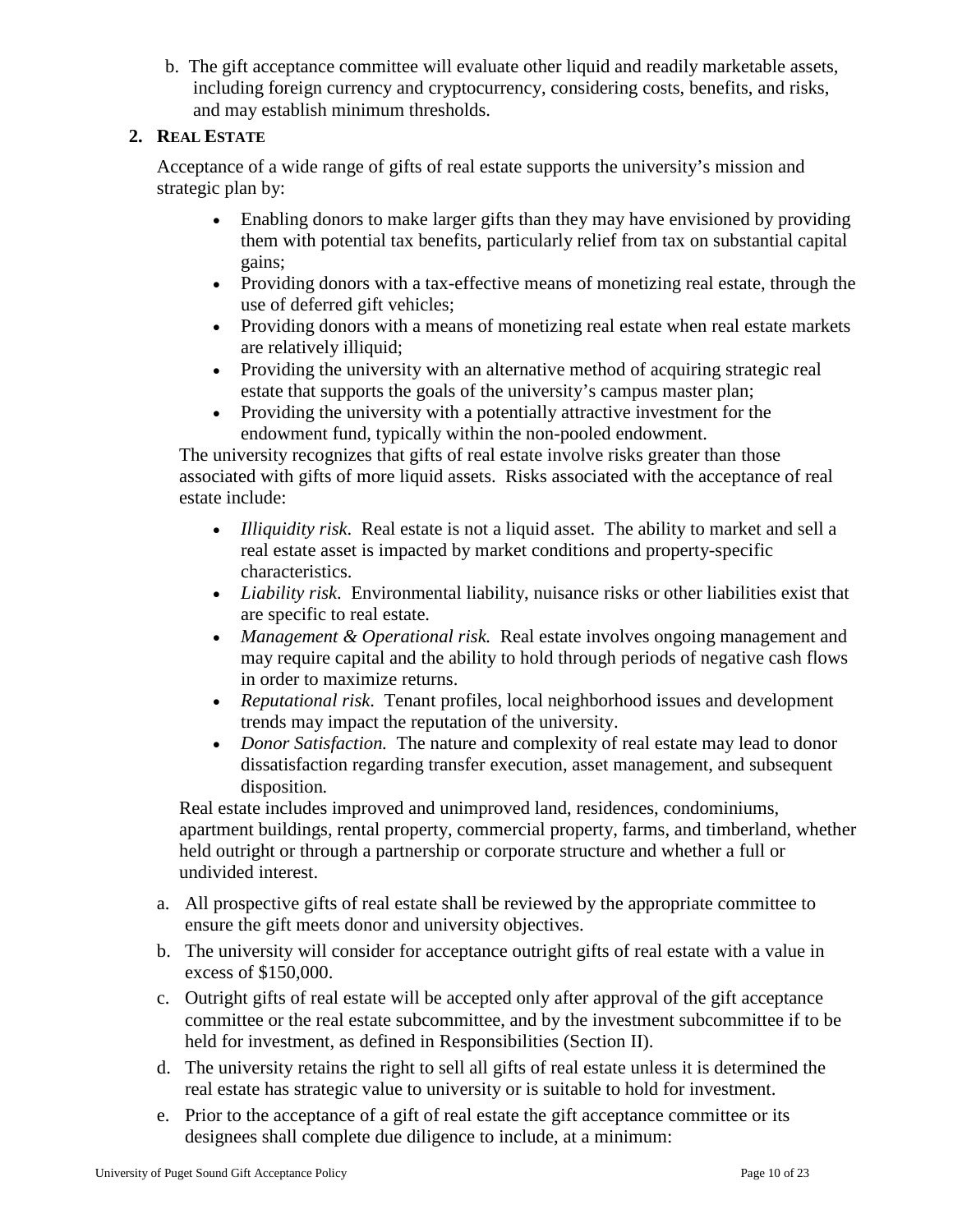- Marketability review
- Property appraisal or broker's market assessment;
- Title review;
- Environmental assessment:
- Property inspection;
- Review for strategic and/or reputation issues.
- f. The university shall identify a source of funds to cover the holding costs of owning a property (including property management, maintenance, utilities, insurance, capital repairs and leasing fees) if the property is likely not to be sold because of market conditions, its investment potential, or for any other reason.
- g. The university shall not accept gifts of real estate having environmental liability that cannot be remediated on a cost-effective basis or cannot be determined with reasonable certainty.
- h. The university shall obtain title insurance for all gifts of real estate.
- i. All real estate shall be conveyed with a deed in a form acceptable to the university. The university may take title to a gift of real estate in the form of a limited liability corporation.
- j. Upon transfer of any gift of real estate the executive vice president and chief financial officer will arrange for the management and/or sale of the real estate in accordance with the university's Real Estate Asset Management Policies and Procedures.
- k. The gift acceptance committee or real estate subcommittee may approve exceptions to these requirements if it is deemed that the exceptions would be in the best interest of the university.

#### <span id="page-10-0"></span>**3. ILLIQUID OR LESS LIQUID ASSETS OTHER THAN REAL ESTATE**

The following assets are among those that may fund outright gifts once approved by the gift acceptance committee or applicable board committee as defined in Responsibilities (section II):

- a. Common stock, mutual funds, bonds or other securities that cannot be readily converted to cash;
- b. Promissory notes;
- c. Assignment of promissory notes;
- d. Intellectual property including patents, royalties, trademarks, and copyrights
- e. Professional practices (medical or legal);
- f. Partnership interests;
- g. Restricted stock;
- h. Stock in closely held or private corporations;
- i. Mineral rights;
- j. Commercial annuities;
- k. Tangible personal property, such as vehicles, collectibles, and art. Gifts of tangible personal property which the university intends to sell must have a minimum estimated value of \$10,000.

## <span id="page-10-2"></span><span id="page-10-1"></span>**B.** *Pledges*

**1. FORM OF PLEDGE**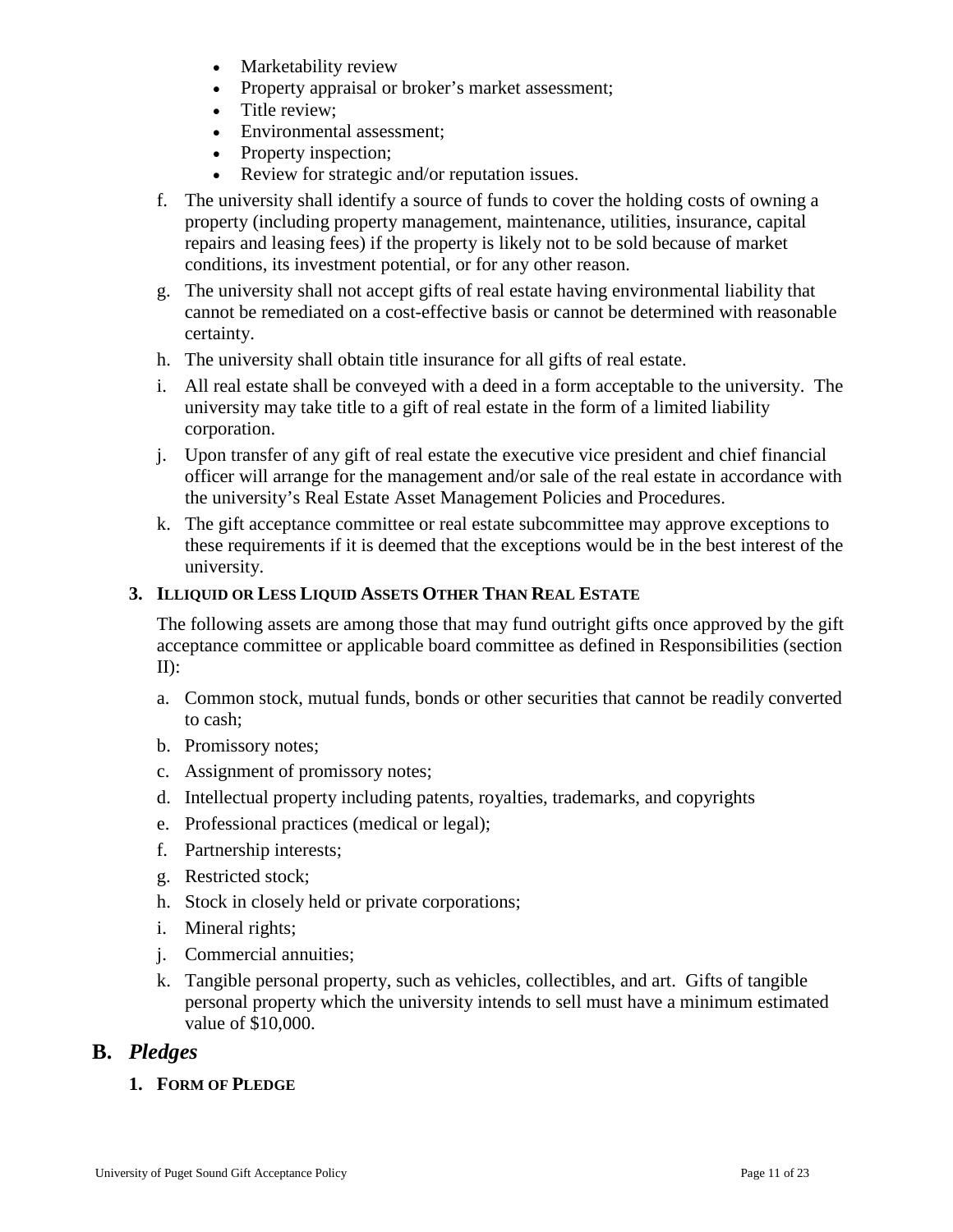- a. Written pledges, signed and dated by the donor, are required before a commitment can be officially recorded by the university or counted in any fund-raising totals. Oral annual fund pledges may also be counted in fund-raising totals.
- b. Whenever possible, written pledges will include the payment schedule, the purpose of the gift, wording which makes the commitment binding (including testamentary language), the name of any new endowed fund, and any preferences/restrictions.

### <span id="page-11-0"></span>**2. PLEDGE MINIMUMS**

- a. **Multi-year pledges**: Multi-year pledges to the Puget Sound Fund are accepted when the pledge of up to five years will entitle the donor to membership in one of the recognized societies of donors (\$1,000 or above each year the pledge is in force).
- b. **Capital pledges**: Capital pledges, whether for endowment or facilities, must meet a minimum threshold of \$5,000 per year and are typically payable within five years.
- c. **Exceptions**: Exceptions to pledge minimums must be approved by the vice president for university relations.

#### <span id="page-11-1"></span>**3. ACCEPTABLE ASSETS IN PAYMENT OF PLEDGES**

Pledges may be met by any of the assets acceptable for outright gifts, with the same constraints and review requirements.

#### <span id="page-11-2"></span>**4. PLEDGE PAYMENT SCHEDULES**

| Single-year annual fund pledges | Payable within fiscal year in which<br>pledge is recorded |  |  |  |
|---------------------------------|-----------------------------------------------------------|--|--|--|
| Multi-year annual fund pledges  | Payable in annual installments up to<br>five years        |  |  |  |
| Capital pledges—endowment       | Payable within five years                                 |  |  |  |
| Capital pledges—facilities      | Payable within five years                                 |  |  |  |

Exceptions to pledge period maximums for annual fund and endowment gifts must be approved by the vice president for university relations (or their designee); exceptions for capital pledges for facilities must be approved by the executive vice president and chief financial officer (or their designated financial officer).

## <span id="page-11-4"></span><span id="page-11-3"></span>**C.** *Deferred Gifts*

## **1. BEQUESTS**

Puget Sound encourages donors to include the university in their estate plans for bequests, whether with or without donor restriction.

- a. **Acceptance of bequests of cash or liquid marketable securities:** Bequests in the form of cash or liquid marketable securities may be accepted by the vice president for university relations (or their designee), provided restrictions are not unusual. All other bequests shall be evaluated by the gift acceptance committee. In all cases, receipt and other estate closure documents shall be executed by the executive vice president and chief financial officer (or their designated financial officer).
- b. **Administration of receipt of bequests:** The university gift officer designated by the vice president for university relations is responsible for overseeing gifts that are coming to the University of Puget Sound through probates.
- c. **Acceptance of other bequests:** Bequests of real property or illiquid assets or those with unusual restrictions must be evaluated by the gift acceptance committee using the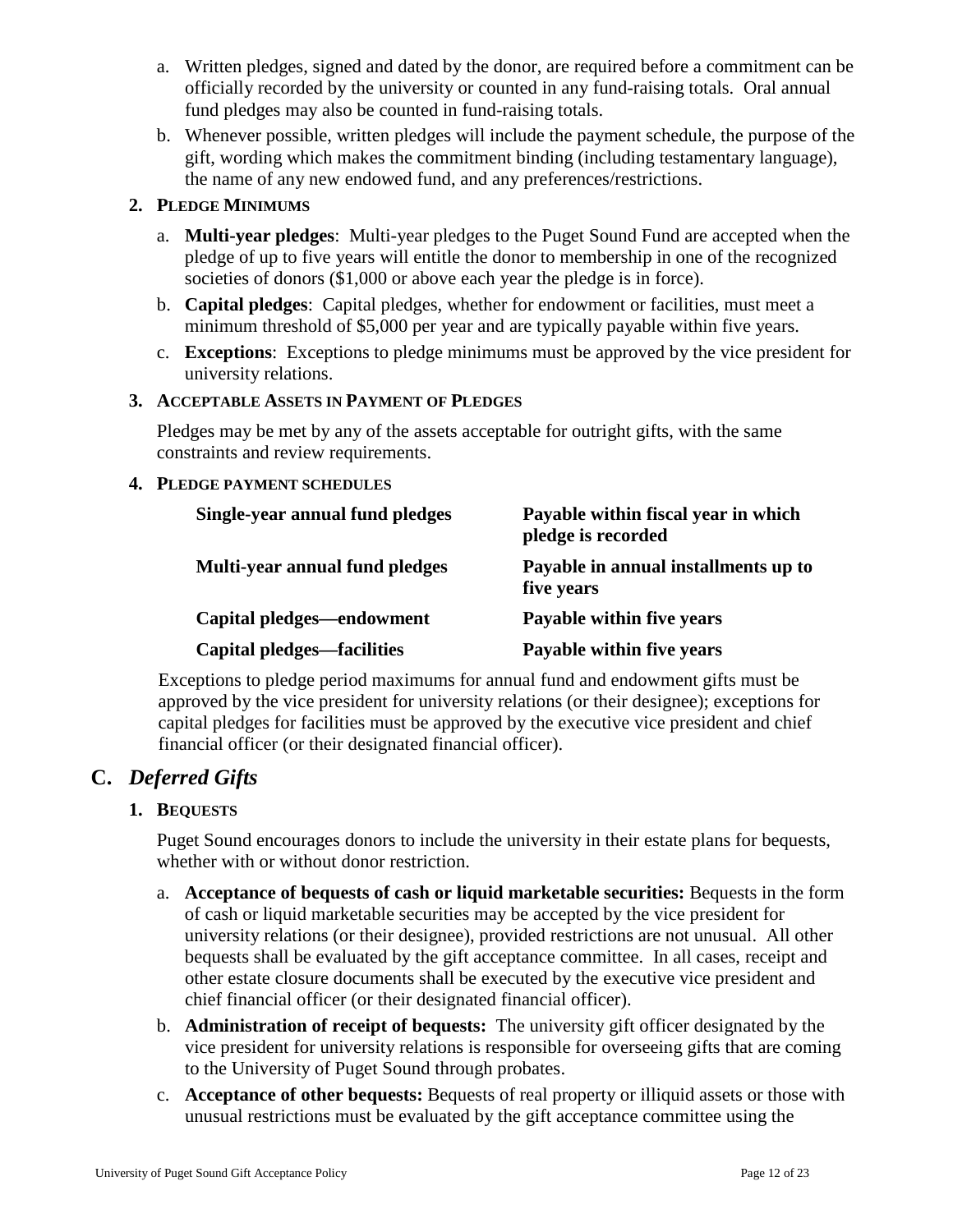guidelines specified in the outright gifts section above. It may be in the university's best interest to disclaim certain bequests or ask the estate to sell them before distribution.

d. **Verifiable accountings**: The university requires a verifiable statement of assets prior to accepting any residuary or percentage-based distributions from terminating trusts and estates.

**University as executor:** Development officers should encourage prospective donors to discuss in advance any designation of university staff as executors and should recommend, in cases where this role is to the university's benefit, that potential executors be designated by title rather than name. Donors should understand that these responsibilities may be delegated to an appropriate staff person or legal representative of the university.

## <span id="page-12-0"></span>**2. CHARITABLE SPLIT-INTEREST TRUSTS**

Puget Sound works with donors to generate charitable lead trusts (CLTs) and charitable remainder trusts (CRTs), including unitrusts (CRUTs) and annuity trusts (CRATs). These trusts either distribute to the university or provide it with an income stream, while a taxable beneficiary receives either an income stream or the assets on termination.

- a. **Acceptance of charitable trusts**: The gift acceptance committee must review and approve proposed trusts for which the university will serve as trustee prior to acceptance of the trusteeship. The executive vice president and chief financial officer (or their designated financial officer) is authorized to sign trust documents on behalf of the university and shall decide in consultation with the vice president for university relations whether Puget Sound is willing to serve as trustee for those trusts not requiring gift acceptance committee review.
- b. **Requirements for university to serve as trustee:** The following policies apply only to trusts for which the university is the trustee or for which the university accepts the role of successor trustee.
	- i. *Irrevocable*: Puget Sound accepts and counts as gifts CLTs and CRTs which are irrevocable and in which the university has an irrevocable distribution (CLT) or remainder (CRT) interest.
	- ii. *Meets IRS requirements:* The university may serve as trustee of CRTs and CLTs when such trusts meet IRS requirements and other applicable conditions, including but not necessarily limited to the use of acceptable assets to fund the trust, a minimum remainder interest of 50%, and an acceptable payout rate and actuarial horizon or term relative to the assets gifted into the trusts.
	- iii. *Minimum values:* 
		- Charitable lead trusts may be established at a minimum funding level of \$100,000.
		- Charitable remainder trusts may be established at a minimum funding level of \$100,000 if they meet the following criteria:
			- a. Payout rate**:** The payout rate is 5%;
			- b. Number of beneficiaries**:** There are no more than two income beneficiaries, none below the age of 60;
			- c. University's remainder interest**:** The university has an irrevocable gift interest of 50% of the remainder, if Puget Sound is to serve as trustee.
			- d. Present value**:** The present value of the university's remainder interest should be 25% or more of the original gift value but not less than \$25,000, demonstrating strong charitable intent.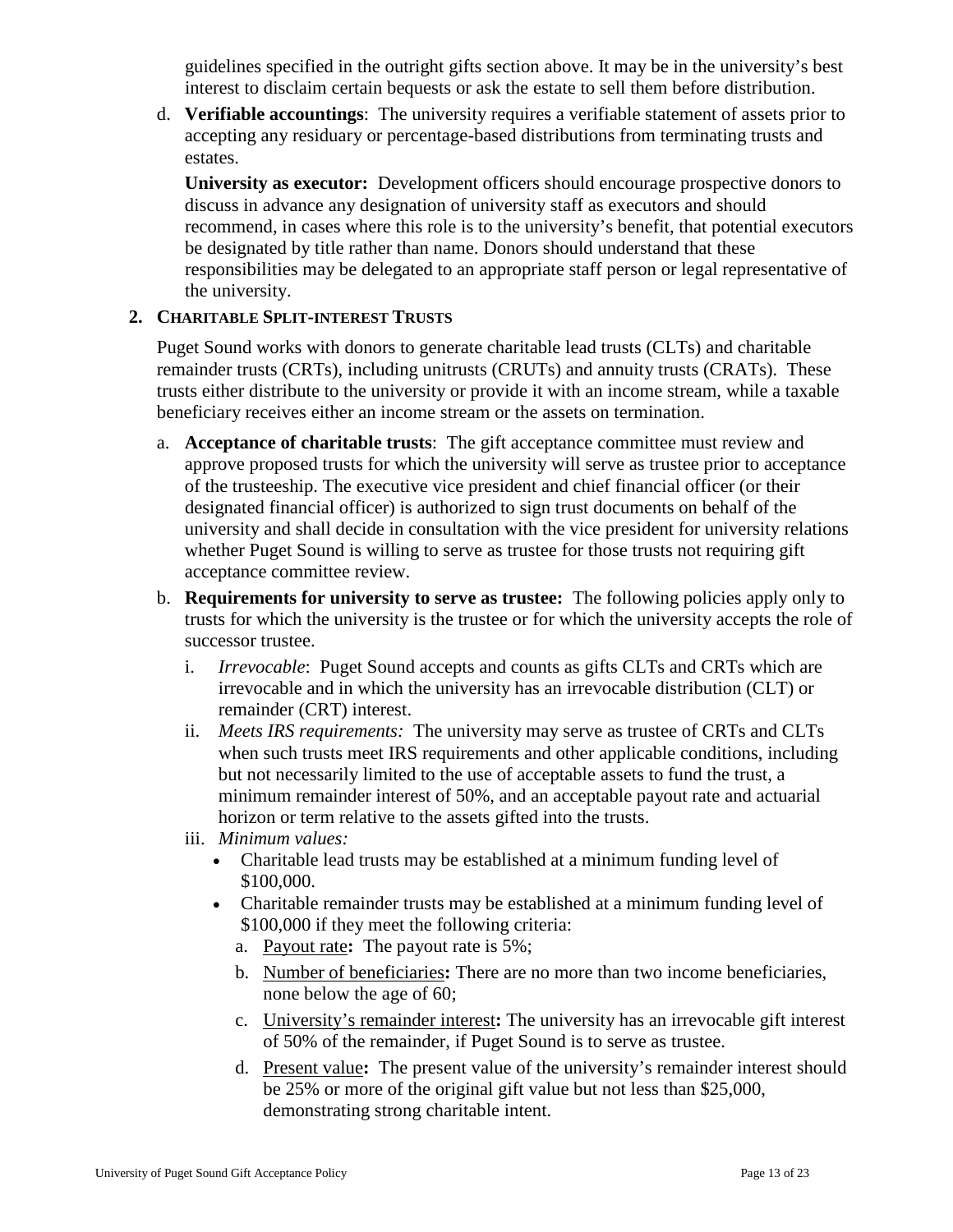Exceptions to these minimum requirements may be made by the gift acceptance committee where other considerations suggest that such a trust would be beneficial to the university.

- iv. *Restrictions on remainder distributions:* Any restrictions regarding use of the remainder interest shall fall within the university's normal restrictions.
- v. *Acceptable enabling instruments:* Trust documents for either CRTs or CLTs can be drafted by either the donor's attorney (in which case the university's legal counsel must review them before signing) or by the university's own legal counsel. If Puget Sound's legal counsel drafts the documents, a university gift officer, as appointed by the vice president for university relations, must advise donors to have them reviewed by their own legal and tax counsel and sign a statement acknowledging receipt of this advice. The university will bear its own legal costs if its legal counsel drafts or reviews the trust document.
- vi. *Indemnification from other remaindermen*: If Puget Sound is not the sole remainder beneficiary, the university must obtain a written agreement with other remaindermen, before accepting trusteeship, regarding Puget Sound's investment practices and indemnifying the university against legal action for its management of the trust. Exceptions to this requirement for indemnification may be made by the gift acceptance committee where other considerations suggest that such a trust would be beneficial to the university.
- vii. *Additions to existing trusts*: Additions to existing trusts of cash or marketable securities may be made at any time. Additions of other assets require approval by the gift acceptance committee.
- c. **Review of charitable trusts naming the university as successor trustee:** If OUR staff is aware of planning for a trust for which the university may be designated successor trustee, the gift acceptance committee should also review such a trust and make recommendations. Prior to acceptance of any successor trusteeship, the gift acceptance committee must confirm that the trust meets the requirements for the university to serve as trustee. As a condition of acceptance, the prior trustee shall provide full indemnification for acts or omissions occurring during their trusteeship. The executive vice president and chief financial officer (or their designated financial officer) is authorized to sign trust documents accepting successor trusteeship on behalf of the university.
- d. **Assets acceptable for funding charitable split-interest trusts:** All assets acceptable as outright gifts may be considered for funding of a split-interest trust, provided they conform to IRS and any other statutory requirements.
- e. **Management and administration of charitable split-interest trusts:** The university, when serving as trustee, manages and administers trusts under the following guidelines:
	- i. *Investments:* The university may use an external investment manager to invest trust assets. The actuarial horizon, the liquidity requirements, beneficiary payout, and tax considerations will be evaluated in determining the asset allocation for the trust.
	- ii. *Administration:* The university may administer trusts in-house or may engage the services of a third-party administrator. At the request of donor trustees, the university may administer trusts for which it is remainderman and named successor trustee. In such cases, written agreements for services shall include appropriate indemnification for the university.
	- iii. *Fees:* Individual trusts shall bear the cost of administration and management of the trust. Trust documents shall allow for fees and expenses to be charged to trust income or principal.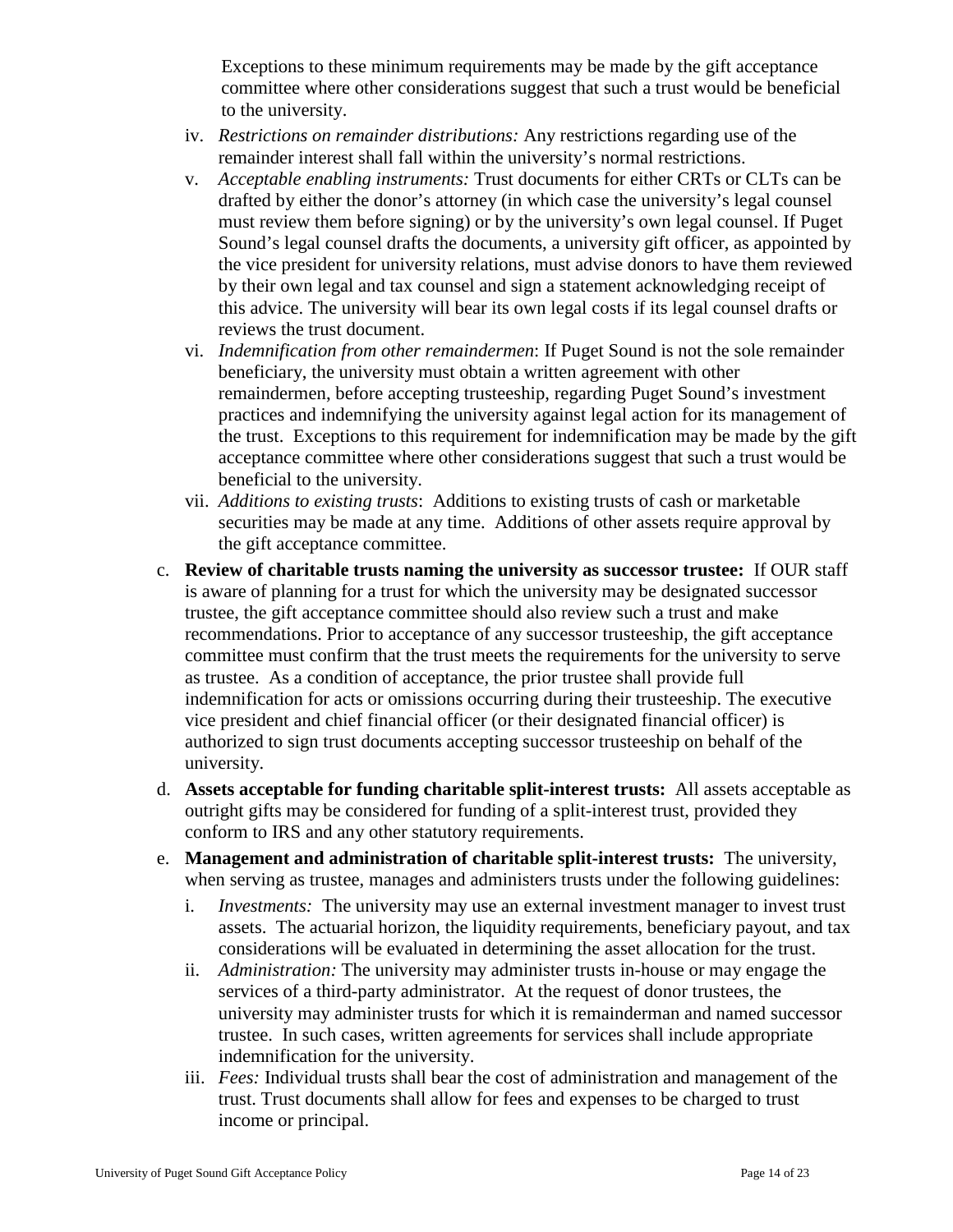- iv. *Costs of converting illiquid assets held in trust*: Puget Sound accepts trusts funded with real property or other illiquid assets for CRTs and CLTs when such gifts are approved by the gift acceptance committee. Donors of such assets must be informed that the trust will bear any costs of owning, maintaining, and/or converting the trust assets to cash (e.g., taxes, repairs, assessments, insurance, maintenance, selling expenses, and other expenses which may be customary or dictated by local or state law). Puget Sound may not be compelled to make capital improvements or otherwise invest resources in the property unless exceptions are approved by the gift acceptance committee.
- v. *Annual accounting:* The income beneficiaries and charitable remaindermen of any trust managed by Puget Sound shall receive an annual accounting of the trust and other reports as may be required by law.

#### <span id="page-14-0"></span>**3. CHARITABLE GIFT ANNUITIES (CGAS)**

Charitable gift annuities are contracts between the university and a donor. The donor makes a gift of assets to the university in exchange for a fixed payment during the life (lives) of the annuitants specified in the contract.

- a. **Acceptance of charitable gift annuities**: CGAs funded with cash or marketable securities and given without restriction or restricted to endowment for general financial aid may be accepted by the vice president for university relations (or their designee) and shall be executed by the executive vice president and chief financial officer (or their designated financial officer). The gift acceptance committee must review and approve proposed CGAs funded with any other assets or given with restrictions.
- b. **Requirements for charitable gift annuities:** CGAs, either deferred or current, must meet the following requirements to be accepted by the university.
	- i. *Rates*: Puget Sound offers CGAs at the annuity rate suggested by the American Council on Gift Annuities (ACGA) at the time the gift is funded. If the university proposes a lower rate than the ACGA rate, the donor will be informed of the ACGA rate in writing. CGAs funded with less liquid assets such as real estate will be offered a lower rate to cover the costs of liquidation.
	- ii. *Number of annuitants*: Under IRS regulations, there may be no more than two annuitants.
	- iii. *Memorandum of understanding:* A memorandum of understanding shall be prepared in conjunction with each CGA issued, specifying the donor's preference for the use of the funds released when the contract terminates. If the donor has no restricted purpose, the memorandum shall so state.
	- iv. *Minimum value*: Charitable gift annuities must have a minimum funding level of \$10,000. The gift acceptance committee may consider an exception if it is not the donor's first CGA with Puget Sound and is determined beneficial to the university. CGAs funded with less liquid assets may require a higher minimum, as proposed by the gift acceptance committee.
- c. **Assets acceptable for funding charitable gift annuities:** Many assets acceptable as outright gifts may be considered for funding of a charitable gift annuity, provided they conform to IRS and any other statutory requirements.

#### <span id="page-14-1"></span>**4. GIFTS OF REAL PROPERTY WITH RETAINED LIFE ESTATE**

The gift acceptance committee is tasked with evaluating any proposed gifts of real property with retained life estate, under the following guidelines:

a. **Value:** The property has an estimated value in excess of \$150,000.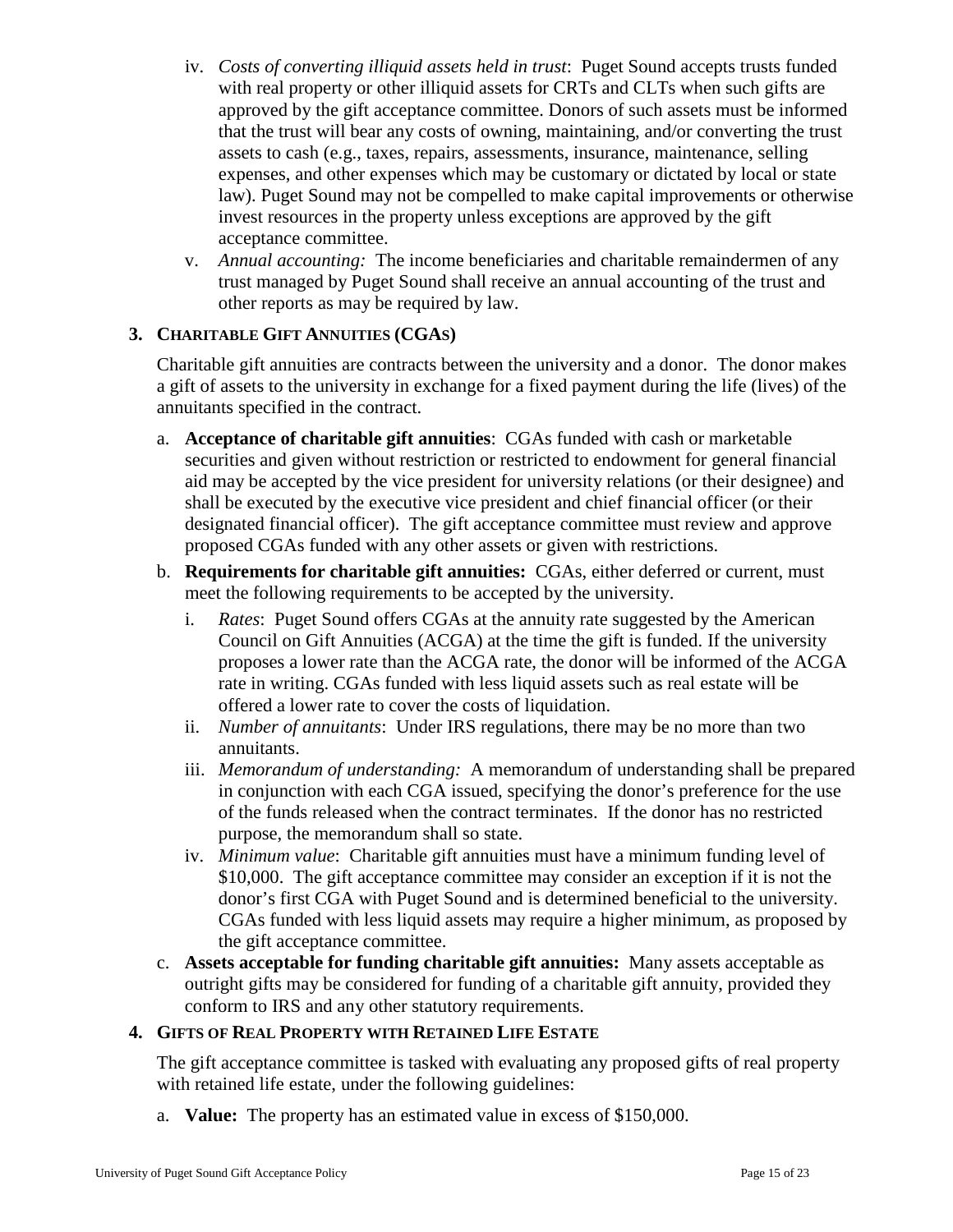- b. **Marketability:** The property is highly marketable.
- c. **Location:** The property is located within a geographic area conducive to inspection by the university.
- d. **Competent life tenant:** The life tenant or a third party has demonstrated the ability to assume full responsibility for all utilities, maintenance, insurance costs, property taxes and other property holding costs.
- e. **Written exit plan:** A written plan, agreed to by the donor, has been created for the steps to take should the donor need or wish to vacate the property.

Property with strategic significance will be given priority for acceptance.

#### <span id="page-15-0"></span>**5. LIFE INSURANCE POLICIES**

- a. **Acceptable policies:** Life insurance policies (other than term insurance) where the life insurance company providing the insurance has a rating of A or better are acceptable. Gift credit and a contemporaneous acknowledgement (receipt) may only be provided when Puget Sound is identified as both the owner and beneficiary of the policy.
- b. **New life insurance policies:** In the case of gifts of new life insurance policies that require the continued regular payment of premiums, it is the responsibility of the donor to provide the necessary gifts and matching gift paperwork, if applicable, for premium payments before the premium is due. If the gift to cover a premium payment is not received by the deadline set by the insurance company for the premium to be paid, the policy will be cashed out and net proceeds received will be used in accordance with donor preferences and university policy. Annual premiums will be receipted similarly to outright gifts. Neither endowment funds nor building projects will be activated based on the gift of a new policy.
- c. **Paid-up life insurance policies**: Paid-up life insurance policies are considered outright gifts and will generally be surrendered for cash value on receipt.

## <span id="page-15-1"></span>**IV. VALUATION OF GIFTS**

Gifts will be valued according to the university's campaign gift accounting guidelines, as approved by the president, the vice president for university relations, the executive vice president and chief financial officer, and the development and alumni relations committee of the board of trustees. These guidelines are typically reviewed and updated as part of the planning for capital campaigns. All financial recordkeeping will be coordinated between the vice president for university relations (or other appropriate representative of university relations) and the executive vice president and chief financial officer or their designated financial officer.

## <span id="page-15-2"></span>**V. GIFT RESTRICTIONS**

Puget Sound does not accept gifts with restrictions that violate the university's policies, values, or standards, or with restrictions that are so narrow as to compromise the usefulness of the gift. In cases where the suitability of a restricted gift is not clear, the gift acceptance committee will evaluate the proposed restriction.

## <span id="page-15-4"></span><span id="page-15-3"></span>**A.** *Donor Intent*

#### **1. CLARIFICATION OF DONOR INTENT**

When there is no indication of the donor's intended use of the gift, the appropriate development officer (in most cases the assigned prospect manager or the director of donor relations) will contact the donor to clarify and document their intentions.

#### <span id="page-15-5"></span>**2. GIFTS TO FINANCIAL AID**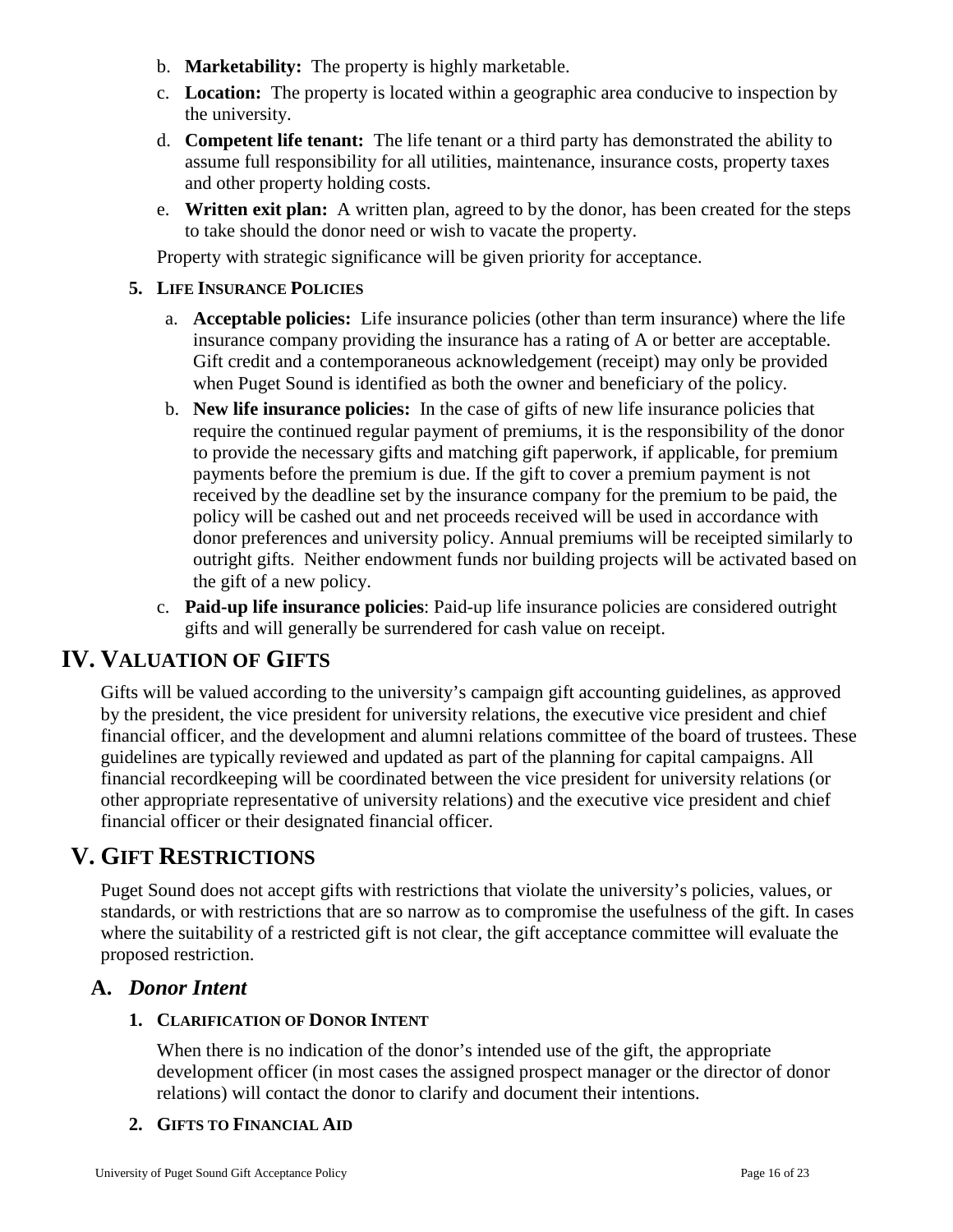Gifts to financial aid valued at \$10,000 or more and that have not been specified by the donor as to whether they are immediately expendable or intended for endowment may be designated by management as an addition to quasi-restricted endowment for financial aid. Gifts to financial aid of less than \$10,000 will be treated as immediately expendable.

#### <span id="page-16-0"></span>**3. UNACCEPTABLE RESTRICTIONS**

When a donor makes an unsolicited outright gift for an intended use that is not acceptable to the university, the vice president for university relations (or their designee) will contact the donor to negotiate an acceptable use of the gift. If a mutually agreeable use for the gift cannot be determined, the gift will be returned.

#### <span id="page-16-1"></span>**4. RESTRICTED BEQUESTS**

Bequests with donor-imposed restrictions are subject to the acceptance and naming policies outlined in the University of Puget Sound's policy on named gifts.

### <span id="page-16-2"></span>**B.** *Restricted Endowments*

Endowments that support professorships, scholarships, student and faculty research fellowships, and other university fund-raising priorities generally require different funding levels, which are set by the development and alumni relations committee of the board of trustees and promulgated to prospective donors in case statements, brochures, and conversations with development officers and volunteers. Changes in funding levels will not affect pre-existing endowment agreements or pledges in the process of being fulfilled.

### <span id="page-16-3"></span>**1. UNUSUAL RESTRICTIONS**

Prospective donors will sometimes suggest restricted endowment gifts for purposes that have not been previously identified as fund-raising priorities by the university. The costs and benefits of such gifts to the school must be carefully weighed before they are accepted. Generally, responsibility for this analysis and for approval of such gifts will be assigned to the vice president for university relations who will consult with the dean or vice president in whose area of responsibility administration of the gift would fall. Such gifts must be authorized by the gift acceptance committee.

The criteria used in deciding the suitability of such gifts will typically include:

- a. **Administrative costs**: Puget Sound's ability to administer the gift without additional staffing or other expense that would render the gift a net cost to the university;
- b. **Compatibility with mission**: The compatibility of the gift's purpose with Puget Sound's mission and values; and
- c. **Benefit**: The gift's potential to enhance Puget Sound's ability to serve its constituents and improve the overall quality of the university.

#### <span id="page-16-4"></span>**2. MINIMUM FOR NEW ENDOWMENT FUNDS**

New endowment funds with donor-specified preferences require a commitment of at least \$100,000, payable over no more than five years. Four exceptions exist:

- a. New endowment funds supporting financial aid without donor restriction may be established for a minimum of \$50,000;
- b. New endowment funds providing support for existing programs or departments without restriction may be established for a minimum of \$50,000;
- c. New endowment funds in memory of long-serving members of the faculty, staff, or board of trustees may be established for a minimum of \$10,000, provided that
	- i. the fund permits designations only to identified fundraising objectives; and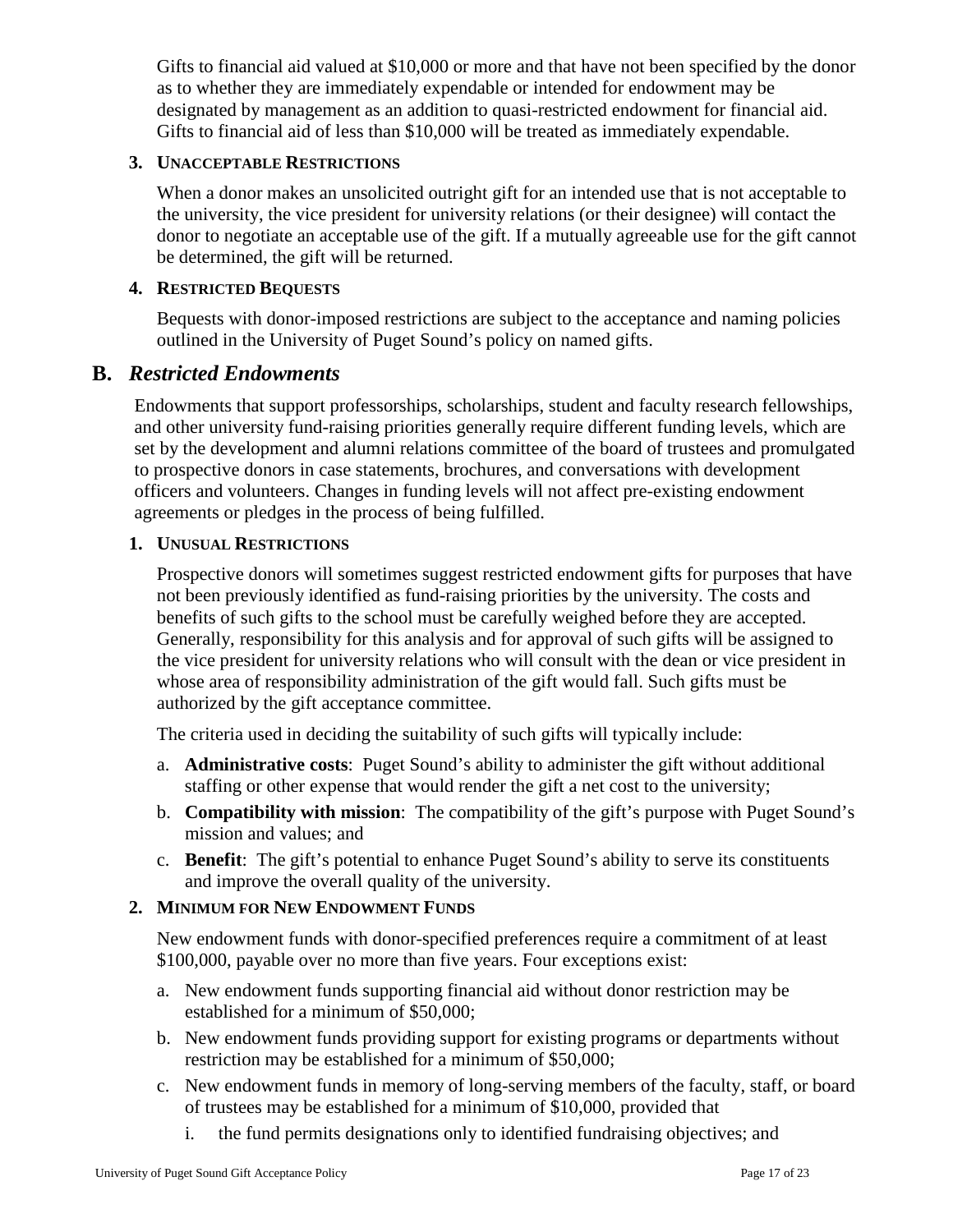- ii. if the fund fails to reach the \$10,000 threshold within six months of its establishment, the fund reverts to a restricted expendable fund.
- d. New endowment funds may be established by bequest or deferred gift. In these instances, the minimum amount required to establish the endowment will be based upon the minimum amount required to establish an endowment through a current gift (as specified by the gift acceptance policy) at the time the memorandum of understanding, will or deferred gift document is executed, adjusted for the life expectancy of the donor(s). The adjustment will be calculated using appropriate actuarial data and IRS discount rate.

<span id="page-17-0"></span>Development officers should make sure that donors understand that failure to complete a pledge bringing an endowment to the minimum level required for a specific purpose may result in the funds that have been donated being added to a general endowment with a comparable use restriction or to an expendable fund restricted for the specific purpose.

#### **3. SPENDING DISTRIBUTIONS FROM ENDOWMENT FUNDS BELOW MINIMUMS**

Endowment funds established based on pledges and which have not yet received gifts totaling the required minimum will have all investment earnings reinvested until the total amount received against the pledge meets the minimum required as of the date the pledge was made. Investment returns will not be considered in determining whether the minimum has been met; and, once the applicable gift minimum is reached, the existing spending policy will be applied. This restriction on distributions is not intended to apply to those endowment funds ("underwater funds") which have dropped below the original gift amount due to market losses.

#### <span id="page-17-1"></span>**4. SPENDING DISTRIBUTIONS WHEN DONORS ARE PROVIDING INTERIM ANNUAL SUPPORT**

While endowment funds are building through multi-year gifts against the original pledged commitment, donors may provide additional expendable gifts to support the intended purpose. Absent specific instructions from the donor, such additional gifts will not be considered in determining spending levels from the endowment fund.

#### <span id="page-17-2"></span>**5. ENDOWMENT NAMES**

Names of endowment funds may be changed by written request of the donor(s) and agreement of the university. The vice president for university relations is authorized by the university to execute the agreement for Puget Sound.

#### <span id="page-17-3"></span>**6. SUBSEQUENT CHANGE OF PURPOSE**

Donor-specified purposes (uses) of existing endowment funds may be changed by mutual agreement between the donor and the university. The vice president for university relations generally represents Puget Sound in such discussions and will confer with the executive vice president and chief financial officer and any departments that might be affected. Changes requiring increased administrative commitments or additional financial resources will be reviewed by the president. Any changes must be documented in writing, signed, and dated by the donor and, on behalf of the university, by the vice president for university relations.

## <span id="page-17-5"></span><span id="page-17-4"></span>**C.** *Memorial and Honorary Gifts/Funds*

## **1. WITHOUT DONOR RESTRICTION**

New named endowment funds in memory or in honor of an individual (other than individuals described in V.C.3 below) may be established when a signed letter of intent is received guaranteeing a minimum of \$50,000 in gifts to the fund within five years, provided that the fund is either without a donor purpose restriction or supports financial aid without further donor restriction.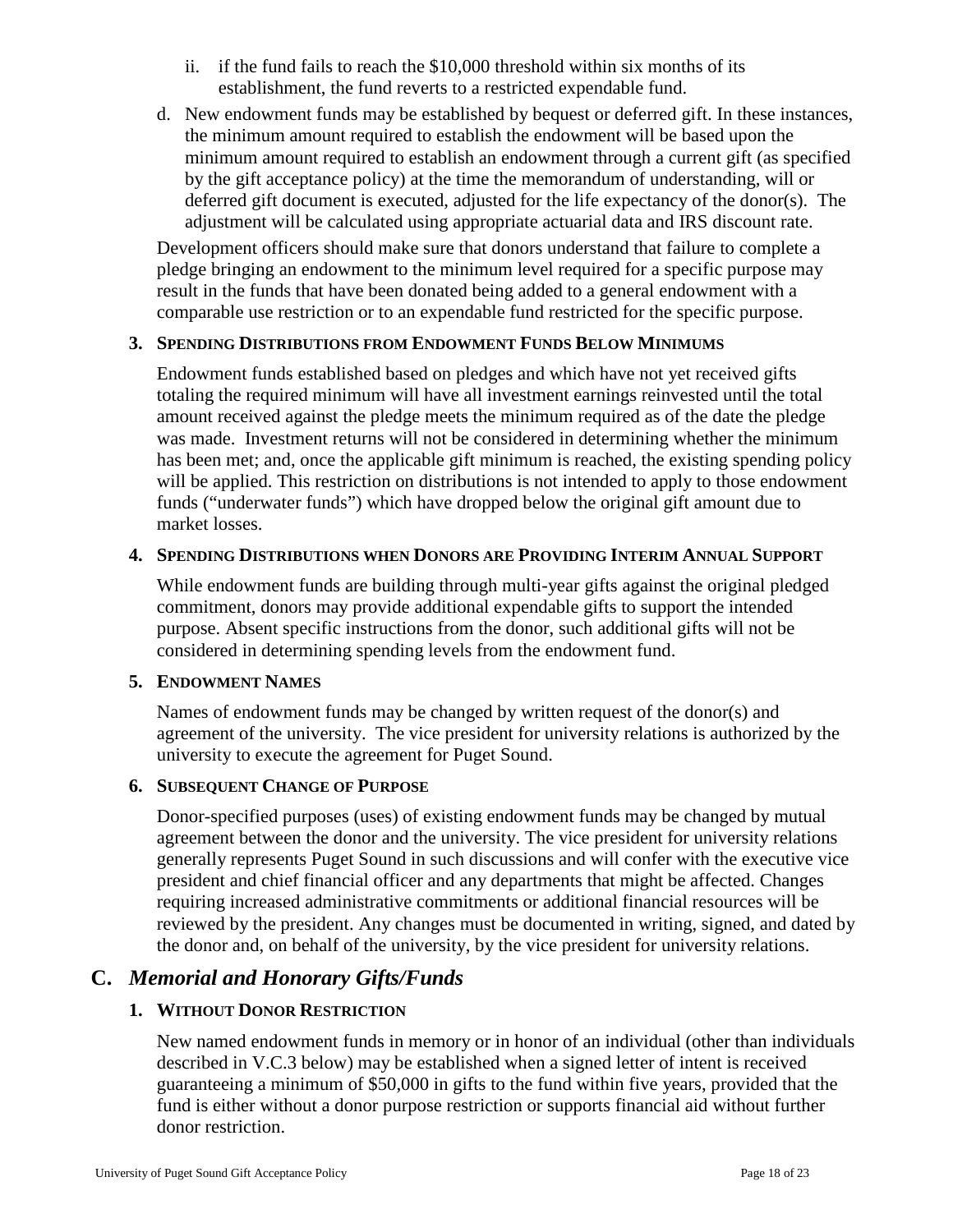#### <span id="page-18-0"></span>**2. WITH DONOR RESTRICTION**

Named endowment funds with specific preferences may be established with a minimum guarantee of \$100,000 in gifts to the fund within five years. The purpose of such memorial funds must conform to Puget Sound's existing fund raising guidelines and priorities (e.g., minimums for specific purposes).

#### <span id="page-18-1"></span>**3. IN HONOR OF LONG-SERVING MEMBERS OF THE FACULTY, STAFF, OR BOARD OF TRUSTEES**

Named endowment funds in honor of long-serving members of the faculty, staff or board of trustees may be established with a minimum guarantee of \$10,000 in gifts to the fund within six months. Any restricted purpose of such memorial funds must conform to Puget Sound's existing fundraising priorities (e.g., minimums for specific purposes). If the fund fails to reach the \$10,000 threshold within six months of its establishment, the fund reverts to a restricted expendable fund.

#### <span id="page-18-2"></span>**4. UNNAMED MEMORIAL GIFTS**

Memorial gifts received in the absence of a commitment to establish a new named fund are directed to the endowed Memorial Scholarship Fund unless another existing fund or purpose is specified by the donor.

#### <span id="page-18-3"></span>**5. HONORARY GIFTS**

Gifts in honor of individuals are credited to the Puget Sound Fund unless another existing fund or purpose is specified by the donor.

#### <span id="page-18-4"></span>**6. FACILITIES GIFTS**

The naming gift for a new facility will typically require a gift equal to one-half (50%) of the total estimated project cost. Exceptions must be approved by the president and the board of trustees.

## <span id="page-18-5"></span>**VI. RELATED POLICIES**

The following policies also support and inform decisions relating to the acceptance and management of gifts.

- Asset Management Policies and Procedures for Gifts of Real Estate
- Campaign Gift Reporting Guidelines
- Policy on Named Gifts
- Designation of Unrestricted Funds Policy
- Code of Conduct
- Conflict of Interest

## <span id="page-18-6"></span>**VII. APPENDIX A: DEFINITIONS**

#### *Assets*

**Liquid Assets**: Assets which can be quickly and easily converted to cash or traded on the public market. Marketable securities are examples of liquid assets.

**Illiquid Assets**: Securities, closely held stock, partnership agreements, real property or other properties not currently traded on the open market, including pre-IPO stock that might one day be publicly traded or that might be eventually acquired by another company via a merger. Such assets are often volatile and difficult to value and/or convert to cash.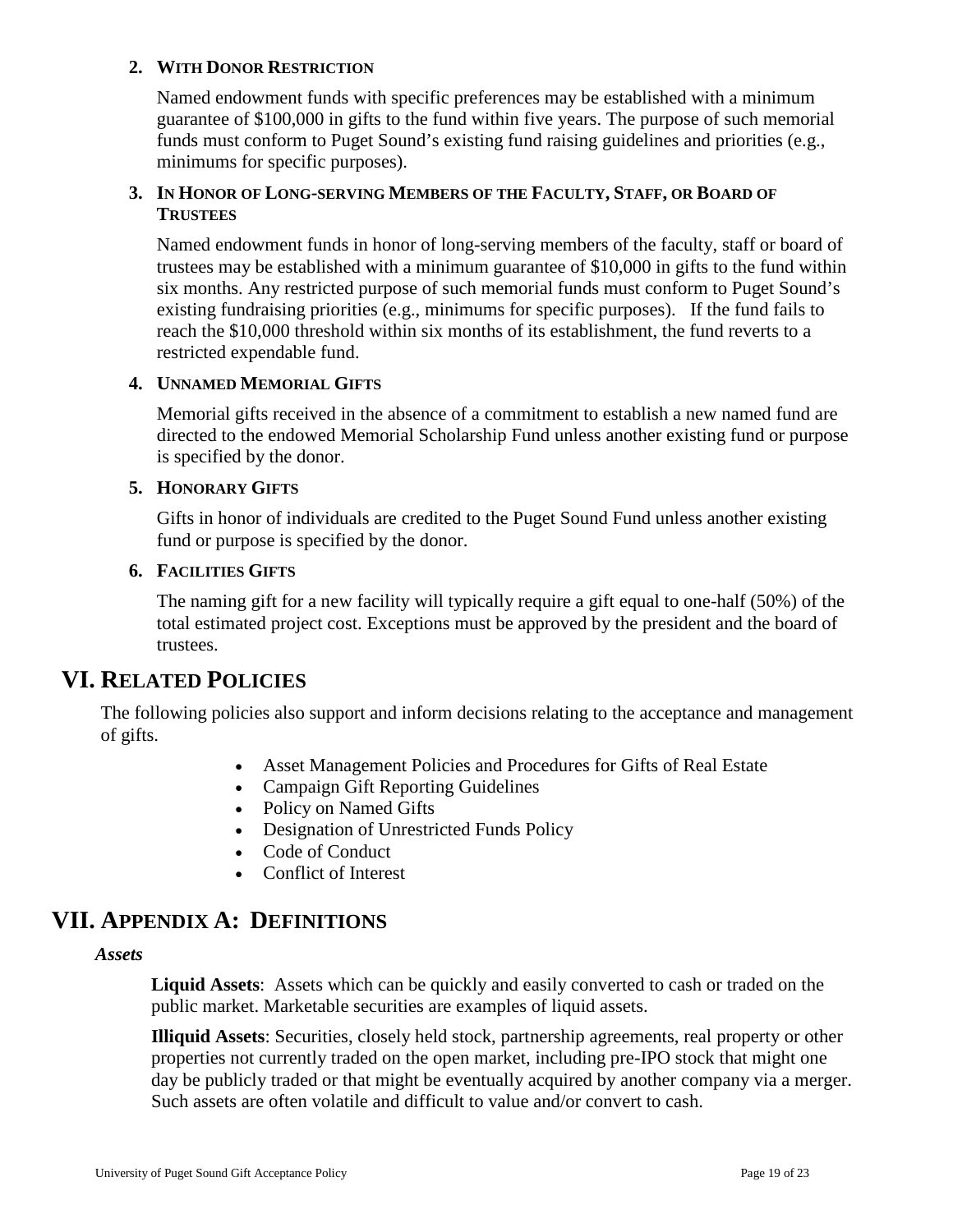*Bargain Sale:* The sale of property to a charitable organization at a price below fair market value. If the property has appreciated in value, the donor's basis is allocated between the portion of property sold and the portion of property donated. The donor pays tax on any gain on the portion of property sold and deducts the remaining portion as a charitable contribution, subject to charitable contribution rules.

*Charitable Gift Annuity*: An irrevocable contract between a charitable organization such as Puget Sound and one or two individual(s). In return for a transfer of cash, marketable securities or other assets, Puget Sound agrees to pay a fixed amount of money at regular intervals to the income beneficiary(ies) for the life of the beneficiary(ies) (who may or may not be the donor). Gift annuities are general obligations of the university. Assets donated for gift annuities become the property of the university as soon as the contract is signed and the assets are transferred. Annuity reserve funds are calculated, segregated, and invested in accordance with state laws. There are three types of charitable gift annuities:

**Current (Immediate):** First payment is made within 12 months of the gift, at the end (or the beginning) of the payment period immediately following the contribution.

**Deferred:** First payment is made at some point 12 months after the gift. This date is chosen by the donor and must be more than one year after the date of the contribution.

**Flexible deferred:** The donor does not have to choose the payment starting date at the time of the contribution. The annuitant may make the choice of an initial "target date" for the payments to start based on their retirement date or other considerations. Each annuitant would have to determine on an annual basis whether or not they wish the payments to start that year.

*Charitable Remainder Trust*: An irrevocable trust designed to reduce donor taxes and provide a charitable donation by first dispersing payments to the beneficiaries of the trust for a period of time and then donating the remainder to Puget Sound when the trust terminates. There are several types of charitable remainder trusts:

**Standard unitrust:** Beneficiary payment is equal to a fixed percentage of the trust's fair market value, determined annually.

**Net Income Unitrust:** Beneficiary payment is equal to the net income of the trust, excluding gains, capped by a stated payout percentage.

Net Income Unitrust with make-up provision: Beneficiary payment is determined as for a standard net income unitrust but includes a "make up" provision which allows the trust to make up any past income deficiencies whenever the trust income exceeds the stipulated payout percentage.

**Flip trust:** Such a trust is normally funded with assets that are difficult to sell, such as real estate, and pays out income from the trust excluding gains, then is flipped to a regular charitable remainder unitrust upon the sale of the asset and begins to make payments equal to a fixed percentage of the trust's value, determined annually, in the next taxable year.

**Annuity trust:** Beneficiary payments are fixed dollar amounts which are set at the outset for the entire trust term.

*Charitable Lead Trust*: An irrevocable trust designed to make a charitable donation to Puget Sound and reduce gift and estate taxes. As for a charitable remainder trust, donor transfers assets to the trust which then disperses payments to Puget Sound for a specified period of time. At the end of the term of the trust, the remaining assets are distributed to taxable remaindermen, normally the donor's heirs. A charitable lead trust is the opposite of a remainder trust in that Puget Sound receives the regular payments for the specified period of time and the named beneficiaries receive the remaining trust assets at the dissolution of the trust. There are two types of charitable lead trusts: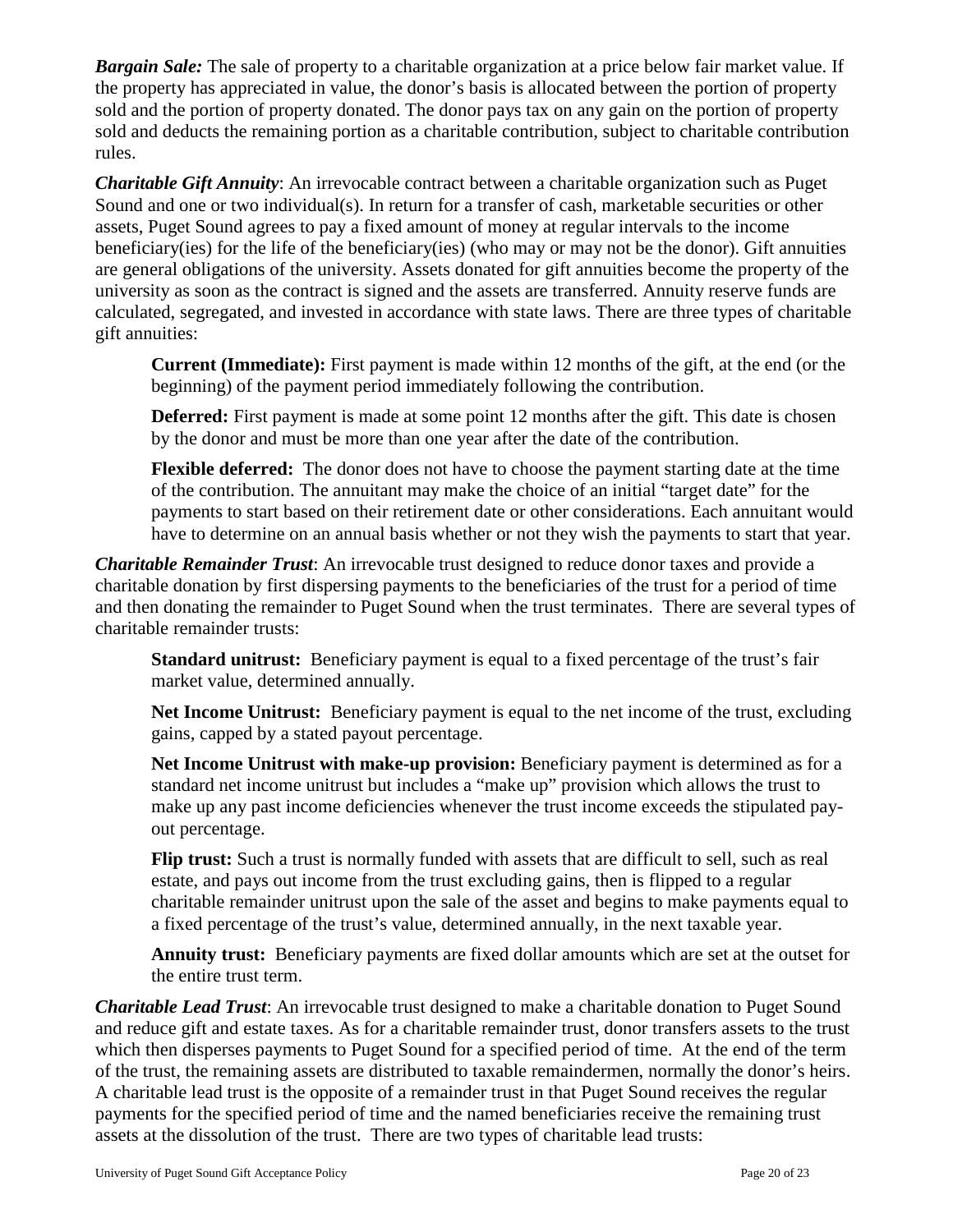**Charitable Lead Unitrust:** Puget Sound receives a fixed percentage of the trust's fair market value, determined annually.

**Charitable Lead Annuity trust:** Puget Sound receives a fixed dollar payment.

*Deferred Gifts*: Deferred gifts are those gifts the full proceeds of which are not expected to be available for use by the university for some time. They include bequests, charitable remainder trusts, charitable lead trusts, charitable gift annuities, life insurance policies, and residences with retained life estates.

*Legally Restricted Securities*: Legal restrictions may exist on stock that is publicly traded, as in the case where a security is subject to lock-up imposed by the SEC and cannot be sold for a period of days, weeks, or months. During the lock-up period, the value of the security may rise or fall.

*Marketable Securities*: Securities that are publicly traded and that can generally be converted into cash quickly and easily. Examples of marketable securities include publicly traded stock or mutual fund shares, Treasury bills, and other money market instruments.

*Non-marketable Securities*: Securities that cannot be easily converted into cash or are not publicly traded. Examples of non-marketable securities include privately held stock, stock in closely held corporations, or shares of limited liability corporations (LLC).

*Retained Life Estate:* A retained life estate contract enables a donor to gift a personal residence and preserve the right to remain in the property for life.

*Real Property*: Land and any permanent fixtures on it, including buildings, trees, etc. Land, residences, condominiums, rental property, farms, timberland and any form of real estate are all types of real property.

*Tangible Personal Property:* Personal property that can be felt or touched. Examples include furniture, cars, jewelry and artwork. However, cash and checking accounts are not tangible personal property.

*Testamentary Clause*: To ensure that a pledge is a binding commitment, it must be collectible from the estate of the donor. The following language serves that purpose:

*In order to ensure that this pledge is fulfilled, I promise to provide, by an effective testamentary disposition, for the payment of the balance of this pledge that remains unpaid at the time of my death. If for any reason this testamentary disposition is not made, or is not effective, the balance of this pledge shall be a debt due from me and payable by my estate at the time of my death*."

*Underwater Endowments*: When the fair market value of a true (donor-restricted) endowment fund drops below the historic gift value, the fund is considered "underwater." Such funds may distribute only current year investment income (such as interest and dividends) because there is no capital appreciation in the fund.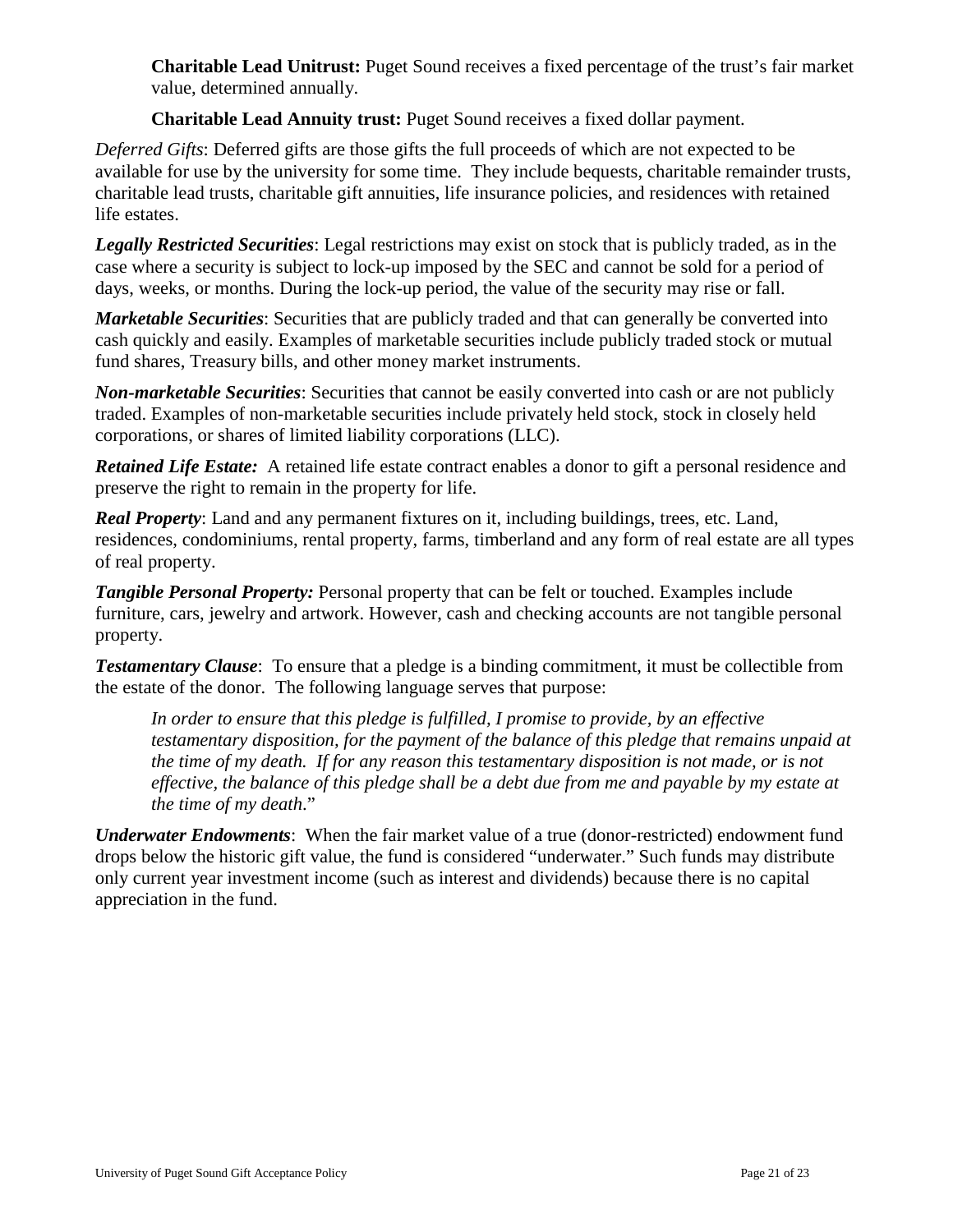<span id="page-21-0"></span>

|                                                  | Outright<br>(University or | <b>Bargain Sale</b> | <b>Bequests</b> | Gift Annuity <sup>1</sup> | Charitable<br>Remainder Trust,         | Charitable Remainder<br>Trust (FLIP, CRAT,               | Charitable<br>Lead Trust |
|--------------------------------------------------|----------------------------|---------------------|-----------------|---------------------------|----------------------------------------|----------------------------------------------------------|--------------------------|
|                                                  | LLC)                       |                     |                 |                           | Successor or<br><b>Outside Trustee</b> | <b>Standard or Net</b><br>Income), University<br>Trustee |                          |
| Cash & Equivalents                               | <b>OUR</b>                 | <b>GAC</b>          | <b>OUR</b>      | <b>OUR</b>                | <b>GAC</b>                             | <b>GAC</b>                                               | <b>GAC</b>               |
| <b>Liquid Marketable Securities</b>              | <b>OUR</b>                 | <b>GAC</b>          | <b>OUR</b>      | <b>OUR</b>                | <b>GAC</b>                             | <b>GAC</b>                                               | <b>GAC</b>               |
| Other liquid and readily<br>marketable assets    | <b>GAC</b>                 | <b>GAC</b>          | <b>GAC</b>      | <b>GAC</b>                | <b>GAC</b>                             | <b>GAC</b>                                               | <b>GAC</b>               |
| Restricted stock                                 | <b>GAC</b>                 | <b>GAC</b>          | <b>GAC</b>      | N                         | <b>GAC</b>                             | <b>GAC</b>                                               | <b>GAC</b>               |
| Promissory notes                                 | <b>GAC</b>                 | <b>GAC</b>          | <b>GAC</b>      | <b>GAC</b>                | <b>GAC</b>                             | <b>GAC</b>                                               | <b>GAC</b>               |
| Patents, royalties,<br>trademarks & copyrights   | <b>GAC</b>                 | <b>GAC</b>          | <b>GAC</b>      | $\mathbf N$               | <b>GAC</b>                             | <b>GAC</b>                                               | <b>GAC</b>               |
| Professional practices                           | <b>ISC</b>                 | <b>ISC</b>          | <b>ISC</b>      | $\mathbf N$               | <b>ISC</b>                             | <b>ISC</b>                                               | <b>ISC</b>               |
| Partnership interests--simple                    | <b>GAC</b>                 | <b>GAC</b>          | <b>GAC</b>      | $\mathbf N$               | <b>GAC</b>                             | <b>GAC</b>                                               | <b>GAC</b>               |
| Partnership interests--<br>complex               | <b>ISC</b>                 | <b>ISC</b>          | <b>ISC</b>      |                           | <b>ISC</b>                             | <b>ISC</b>                                               | <b>ISC</b>               |
| Stock in closely held or<br>private corporations | <b>ISC</b>                 | <b>ISC</b>          | <b>ISC</b>      | $\mathbf N$               | <b>ISC</b>                             | <b>ISC</b>                                               | <b>ISC</b>               |
| Mineral rights                                   | <b>GAC</b>                 | <b>GAC</b>          | <b>GAC</b>      | $\mathbf N$               | <b>GAC</b>                             | <b>GAC</b>                                               | <b>GAC</b>               |
| Commercial annuities                             | <b>GAC</b>                 | <b>GAC</b>          | <b>GAC</b>      | $\mathbf N$               | <b>GAC</b>                             | <b>GAC</b>                                               | <b>GAC</b>               |
| Tangible personal property                       | <b>GAC</b>                 | <b>GAC</b>          | <b>GAC</b>      | $\mathbf N$               | <b>GAC</b>                             | <b>GAC</b>                                               | ${\bf N}$                |

# **VIII.APPENDIX B: MATRIX OF APPROVALS REQUIRED BASED ON FORM OF GIFT AND TYPES OF ASSETS OTHER THAN REAL ESTATE**

Rates for gift annuities funded with illiquid assets will be less than rates for those funded with liquid assets, to account for costs of marketing and the illiquidity risk.



**ISC** Requires approval by the Investment Subcommittee **N** Not acceptable or not applicable

**OUR** Unconditional acceptance by OUR authorized **GAC** Requires approval by the Gift Acceptance Committee

If regulations change, this matrix may be updated to comply without Board approval.